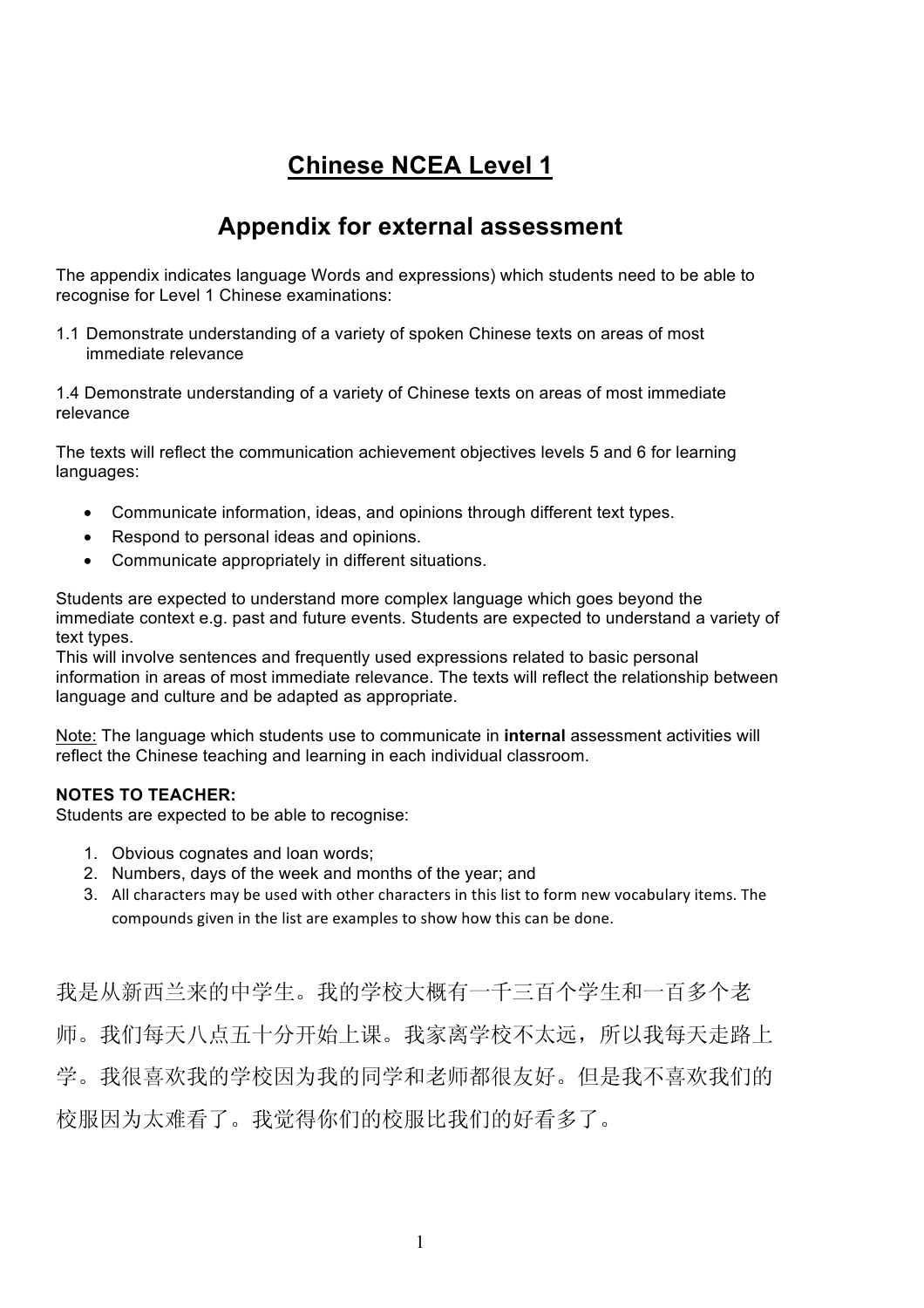| N <sub>0</sub> | Pinyin | <b>Characters</b> | <b>English</b>                                                                                             | <b>Compounds/Examples</b>               |
|----------------|--------|-------------------|------------------------------------------------------------------------------------------------------------|-----------------------------------------|
| $\mathbf{1}$   | ăi     | 矮                 | short                                                                                                      | 我姐姐比我矮 My sister is shorter than<br>me. |
| $\overline{2}$ | ài     | 爱                 | love,                                                                                                      | 可爱 lovable, cute                        |
| $\overline{3}$ | ba     | 吧                 | used at the end of a<br>sentence to indicate<br>consultation,<br>suggestion, request or<br>recommendation. | 走吧! Let's go!                           |
| 4              | bā     | 八                 | eight                                                                                                      | 八百 eight hundred                        |
| 5              | bà     | 爸                 | dad, father                                                                                                | 他爸爸his dad, father                      |
| 6              | bái    | 白                 | white                                                                                                      | 白天 daylight                             |
| $\overline{7}$ | bǎi    | 百                 | hundred                                                                                                    | 百万 million                              |
| 8              | bān    | 班                 | class, team, shift,                                                                                        | 中文班 a Chinese class;                    |
|                |        |                   |                                                                                                            | 上班 to go to work                        |
|                |        |                   |                                                                                                            | 下班 to finish work                       |
| 9              | bàn    | 半                 | half                                                                                                       | 半天 half a day;                          |
|                |        |                   |                                                                                                            | 一点半 1:30                                |
| 10             | bāng   | 帮                 | help, assist                                                                                               | 帮助 help                                 |
| 11             | bāo    | 包                 | bag, bundle,                                                                                               | 书包 school bad                           |
|                |        |                   |                                                                                                            | 红包red pocket                            |
|                |        |                   |                                                                                                            | 面包bread                                 |
| 12             | běi    | 北                 | North                                                                                                      | 北边 northern part/regions;               |
|                |        |                   |                                                                                                            | 北京 Beijing                              |
| 13             | bèi    | 备                 | to prepare, get ready                                                                                      | 准备 to prepare, get ready                |
| 14             | běn    | 本                 | $Mw$ for book(s)                                                                                           | $\pm \pm \pm$ five books (or copies)    |
| 15             | bĭ     | 比                 | compare                                                                                                    | 她比我高. She is taller than me.            |
| 16             | bĭ     | 笔                 | pen                                                                                                        | 毛笔 brush pen                            |
| 17             | biān   | 边                 | side, edge                                                                                                 | 东边 east;                                |
|                |        |                   |                                                                                                            | 海边beach                                 |
| 18             | pián   | 便                 |                                                                                                            | 便宜(piányì) cheap                        |
|                | biàn   |                   |                                                                                                            | 方便convenient                            |
| 19             | biǎo   | 表                 | form, table,                                                                                               | 手表(wrist) watch;                        |
| 20             | bié    | 别                 | other, don't                                                                                               | 别的 other/s                              |
|                |        |                   |                                                                                                            | 别客气 not at all                          |
| 21             | bing   | 病                 | sick, ill                                                                                                  | $\pm$ 病 be ill, get sick                |
|                |        |                   |                                                                                                            |                                         |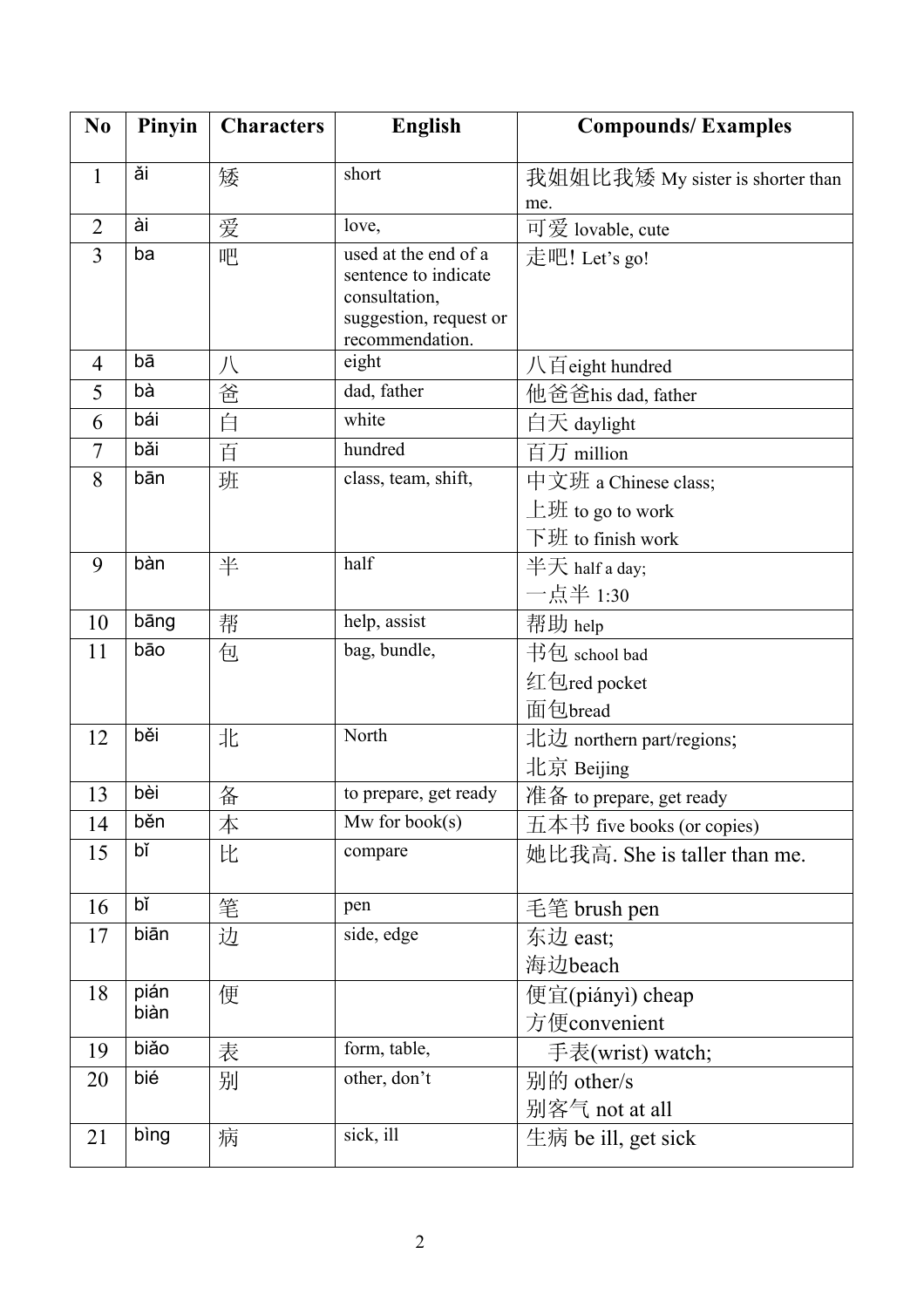| N <sub>0</sub> | Pinyin | <b>Characters</b> | <b>English</b>        | <b>Compounds/Examples</b>      |
|----------------|--------|-------------------|-----------------------|--------------------------------|
| 22             | bù     | 不                 | no, not               | 不是is not                       |
|                |        |                   |                       | 不好is not good                  |
| 23             | bù     | 步                 | step                  | 进步 make progress,              |
|                |        |                   |                       | 跑步 running                     |
| 24             | cài    | 菜                 | vegetable             | 中国菜 Chinese food               |
|                |        |                   |                       | 炒菜 to stir-fry vegetable       |
| 25             | cháng  | 长                 | long                  | 长头发 long hair                  |
|                |        |                   |                       | 长城 The Great Wall              |
| 26             | cháng  | 常                 | often                 | 常常 often, frequently           |
| 27             | chǎng  | 场                 | place, site           | 市场 market                      |
|                |        |                   |                       | 飞机场 airport                    |
|                |        |                   |                       | 运动场 sports ground              |
| 28             | chàng  | 唱                 | to sing               | 唱歌 to sing a song              |
| 29             | chảo   | 炒                 | to stir fry           | 炒饭 fried rice                  |
| 30             | chē    | 车                 | vehicle               | 公共汽车bus                        |
|                |        |                   |                       | 车站 bus stop                    |
|                |        |                   |                       | 火车站 train station              |
| 31             | chéng  | 城                 | city, town            | 城市 city;                       |
|                |        |                   |                       | 城里 downtown                    |
| 32             | chī    | 吃                 | eat                   | 吃饭 to have a meal;             |
|                |        |                   |                       | 吃药 to take medicine            |
| 33             | chū    | 出                 | go or come out        | $H \pm$ to go out, to get out; |
|                |        |                   |                       | 出生 to be born                  |
|                |        |                   |                       | 出来 to come out                 |
| 34             | chù    | 处                 | place                 | 到处 every where;                |
| 35             | chuān  | 穿                 | wear, put on          | 穿衣服to wear clothes, put on     |
|                |        |                   |                       | clothes                        |
| 36             | chuáng | 床                 | bed                   | 起床to get up, to get out of bed |
| 37             | chūn   | 春                 | Spring                | 春天 Spring                      |
|                |        |                   |                       | 春节the Spring Festival          |
| 38             | cì     | 次                 | order, sequence; time | 两次 twice                       |
| 39             | cóng   | 从                 | from                  | 从到 fromto                      |
| 40             | cuò    | 错                 | wrong                 | 你错了。You are wrong.             |
|                |        |                   |                       | 不错 not bad                     |
|                |        |                   |                       |                                |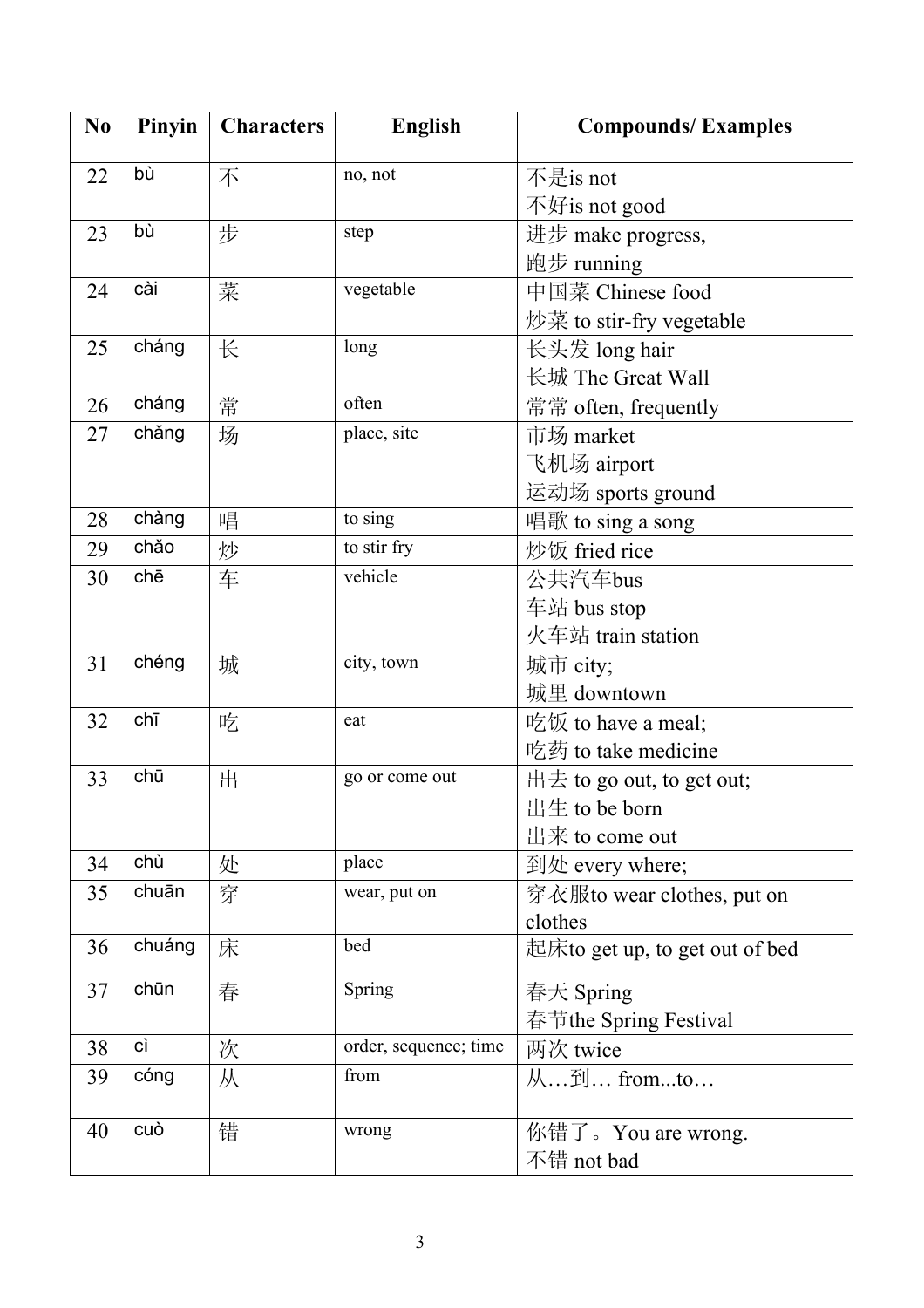| N <sub>0</sub> | Pinyin | <b>Characters</b> | <b>English</b>                   | <b>Compounds/Examples</b>       |
|----------------|--------|-------------------|----------------------------------|---------------------------------|
| 41             | dá     | 答                 | to reply                         | 回答 answer                       |
| 42             | dă     | 打                 | to strike, hit                   | 打球 to play ball;                |
|                |        |                   |                                  | 打电话 to make a phone call;       |
|                |        |                   |                                  | 打开to open;                      |
| 43             | dà     | 大                 | big, large                       | 大家everybody;                    |
|                |        |                   |                                  | 大学 university;                  |
| 44             | dài    | 带                 | to take, bring                   | 我带你去. I'll take you (there)     |
| 45             | dāng   | 当                 | to work as, become               | 当老师 to work as a teacher        |
| 46             | dàn    | 但                 | but                              | 但是 but, yet                     |
| 47             | dào    | 道                 | way, path, road                  | 知道 to know                      |
| 48             | dào    | 到                 | arrive, to go                    | 到家 arrive home                  |
|                |        |                   |                                  | 走到学校 walk to school             |
|                |        |                   |                                  |                                 |
| 49             | dǎo    | 岛                 | island                           | 北岛 north island                 |
| 50             | dè     | 的                 | particle; possessive<br>particle | 大的 big                          |
|                |        |                   |                                  | 新的 new,                         |
|                |        |                   |                                  | 我的 my, mine;                    |
|                |        |                   |                                  | 我们的 ours                        |
| 51             | dé     | 得                 | degree                           | 我妈妈做菜做得很好.                      |
|                |        |                   |                                  | My mum cooks well.              |
| 52             | dēng   | 灯                 | lamp, lantern                    | 电灯 electric light               |
| 53             | děng   | 等                 | wait                             | 等一下 wait a minute               |
| 54             | dì     | 地                 | earth, land, soil;               | 地方 place;                       |
| 55             | dì     | 第                 | indicate ordinal                 | 第一 first,                       |
|                |        |                   | number                           | 第二 second                       |
| 56             | dì     | 弟                 | younger brother                  | 弟弟 younger brother              |
|                |        |                   |                                  | 小弟little brother                |
| 57             | diǎn   | 点                 | o'clock, drop, dot               | 一点(儿) a little bit;             |
|                |        |                   |                                  | 五点钟 5 o'clock                   |
|                |        |                   |                                  | 点心 snack                        |
| 58             | diàn   | 店                 | shop                             | 商店 store, shop                  |
|                |        |                   |                                  | 书店 book store                   |
|                |        |                   |                                  | 饭店 hotel, high class restaurant |
| 59             | diàn   | 电                 | electricity                      | 电脑 computer;                    |
|                |        |                   |                                  | 电视 TV                           |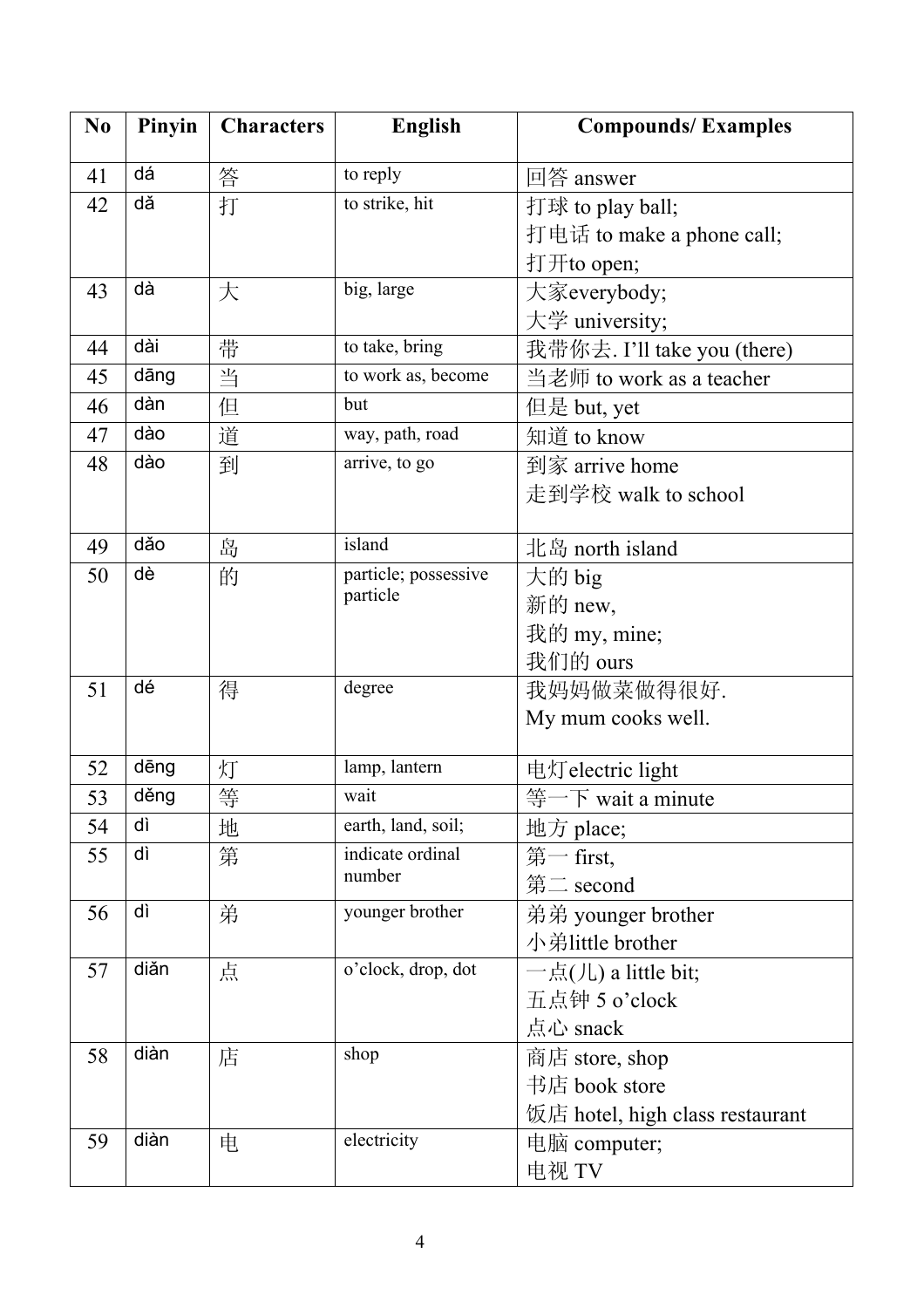| N <sub>0</sub> | Pinyin | <b>Characters</b> | <b>English</b>     | <b>Compounds/Examples</b> |
|----------------|--------|-------------------|--------------------|---------------------------|
|                |        |                   |                    | 电影 movie                  |
|                |        |                   |                    | 电车trolley bus             |
| 60             | dìng*  | 定                 | surely, definitely | 一定 certainly              |
| 61             | dōng   | 东                 | east               | 东西 thing                  |
|                |        |                   |                    | 东京Tokyo                   |
| 62             | dōng   | 冬                 | Winter             | 冬天 winter                 |
| 63             | dǒng   | 懂                 | understand         | 懂不懂? (do you) understand? |
| 64             | dòng   | 动                 | move               | 活动 activity               |
|                |        |                   |                    | 动物 animal                 |
|                |        |                   |                    | 运动 sports                 |
| 65             | dōu    | 都                 | all, (inclusive)   | 我们都去了. We all went.       |
| 66             | duì    | 对                 | correct, opposite  | 对面 opposite               |
|                |        |                   | sorry              | 对不起 sorry                 |
| 67             | duō    | 多                 | more, how          | 很多 many, a lot;           |
|                |        |                   |                    | 多谢many thanks;            |
|                |        |                   |                    | 多少 how much;              |
|                |        |                   |                    | 多大 how old;               |
| 68             | è      | 饿                 | hungry, starve     | 我饿了. I am hungry.         |
| 69             | ér     | 儿                 |                    | 儿子 son                    |
|                |        |                   |                    | 女儿 daughter               |
|                |        |                   |                    | 一会儿 a while               |
|                |        |                   |                    | 这儿 here那儿 there           |
| 70             | ér     | 而                 |                    | 不但而且not only but also     |
| 71             | èr     |                   | two                | 二十块 twenty dollars        |
| 72             | fā     | 发                 | hair;              | 头发 hair;                  |
| 73             | fàn    | 饭                 | cooked rice, meal, | 吃饭have a meal;            |
|                |        |                   | food               | 做饭 to cook                |
|                |        |                   |                    | 米饭 boiled/cooked rice;    |
|                |        |                   |                    | 饭馆restaurant              |
| 74             | fāng   | 方                 | square             | 地方 place                  |
| 75             | fàng   | 放                 | to put, place      | 放学 finish school          |
| 76             | fēi    | 非                 |                    | 非常extremely               |
| 77             | fēi    | $\mathcal{F}$     | to fly             | 飞机airplane                |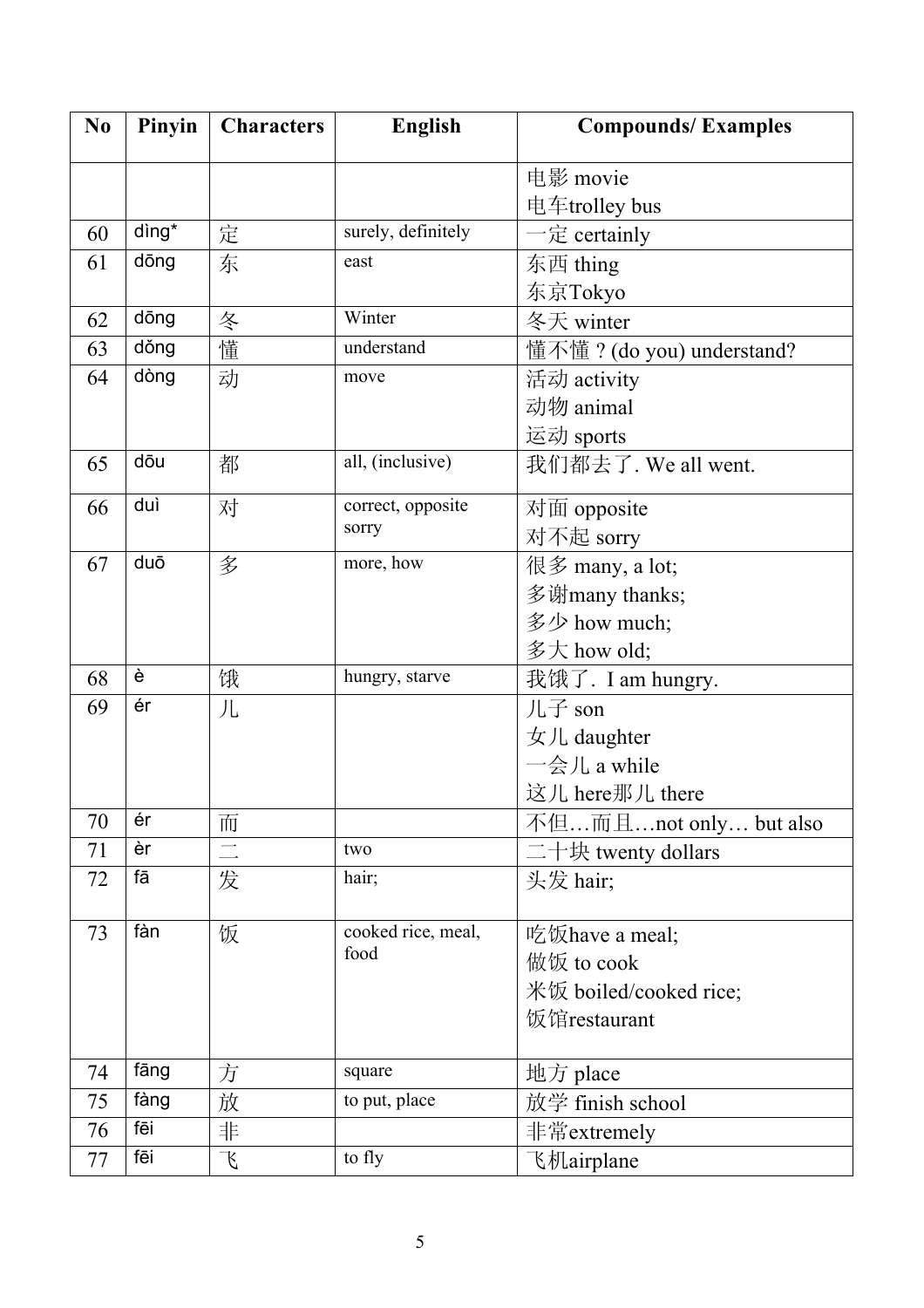| N <sub>0</sub> | Pinyin | <b>Characters</b> | <b>English</b>       | <b>Compounds/Examples</b>                      |
|----------------|--------|-------------------|----------------------|------------------------------------------------|
|                |        |                   |                      | 飞机场 airport                                    |
| 78             | fēn    | 分                 | minute; cent (money) | 五分钟 five minutes                               |
|                |        |                   |                      | 两毛五分钱 25 cents                                 |
| 79             | fēng   | 风                 | wind                 | 大风strong wind                                  |
| 80             | fù     | 服                 | clothes              | 衣服 clothes                                     |
|                | fú     |                   |                      | 校服 school uniform                              |
| 81             | fù     | 父                 | father               | 父亲 father                                      |
|                |        |                   |                      | 父母 parents                                     |
| 82             | gāi    | 该                 | should               | 应该 ought, should                               |
| 83             | gàn    | 干                 | do, work             | 你在干什么? What are you doing?                     |
| 84             | gāo    | 高                 | tall, high           | 高兴 happy                                       |
| 85             | gào    | 告                 | to tell              | 告诉我tell me                                     |
| 86             | gē     | 歌                 | a song               | 唱歌 sing a song                                 |
| 87             | gē     | 哥                 | older brother        | 哥哥 older brother                               |
| 88             | gěi    | 给                 | give to              | 谁给你的?Who gave it to you?                       |
| 89             | gōng   | 工                 | work                 | 工人<br>worker                                   |
|                |        |                   |                      | $\perp$ $\#$ work, job                         |
| 90             | gōng   | 功                 |                      | 功课<br>homework                                 |
| 91             | gōng   | 公                 | public               | 公共汽车 bus                                       |
|                |        |                   |                      | 公园 park                                        |
| 92             | gòng   |                   | total                |                                                |
|                |        | 共                 |                      | 一共<br>altogether                               |
| 93             | gŏ     | 狗                 |                      | 小狗 puppy                                       |
| 94             | guān   | 关                 | shut                 | 没关系 never mind                                 |
|                |        |                   |                      | $\angle$ $\angle$ $\angle$ T to close the door |
| 95             | guán   | 馆                 | certain service      | 饭馆 restaurant                                  |
|                |        |                   |                      | 图书馆 library                                    |
| 96             | guì    | 贵                 | expensive            | 很贵 very expensive                              |
|                |        |                   |                      | 您贵姓What is your surname?                       |
| 97             | guó    | 国                 | country              | 国家nation, country                              |
|                |        |                   |                      | 中国<br>China                                    |
| 98             | guǒ    | 果                 | fruit                | 果汁 Juice                                       |
|                |        |                   |                      | 如果 if                                          |
|                |        |                   |                      | 水果 fruit                                       |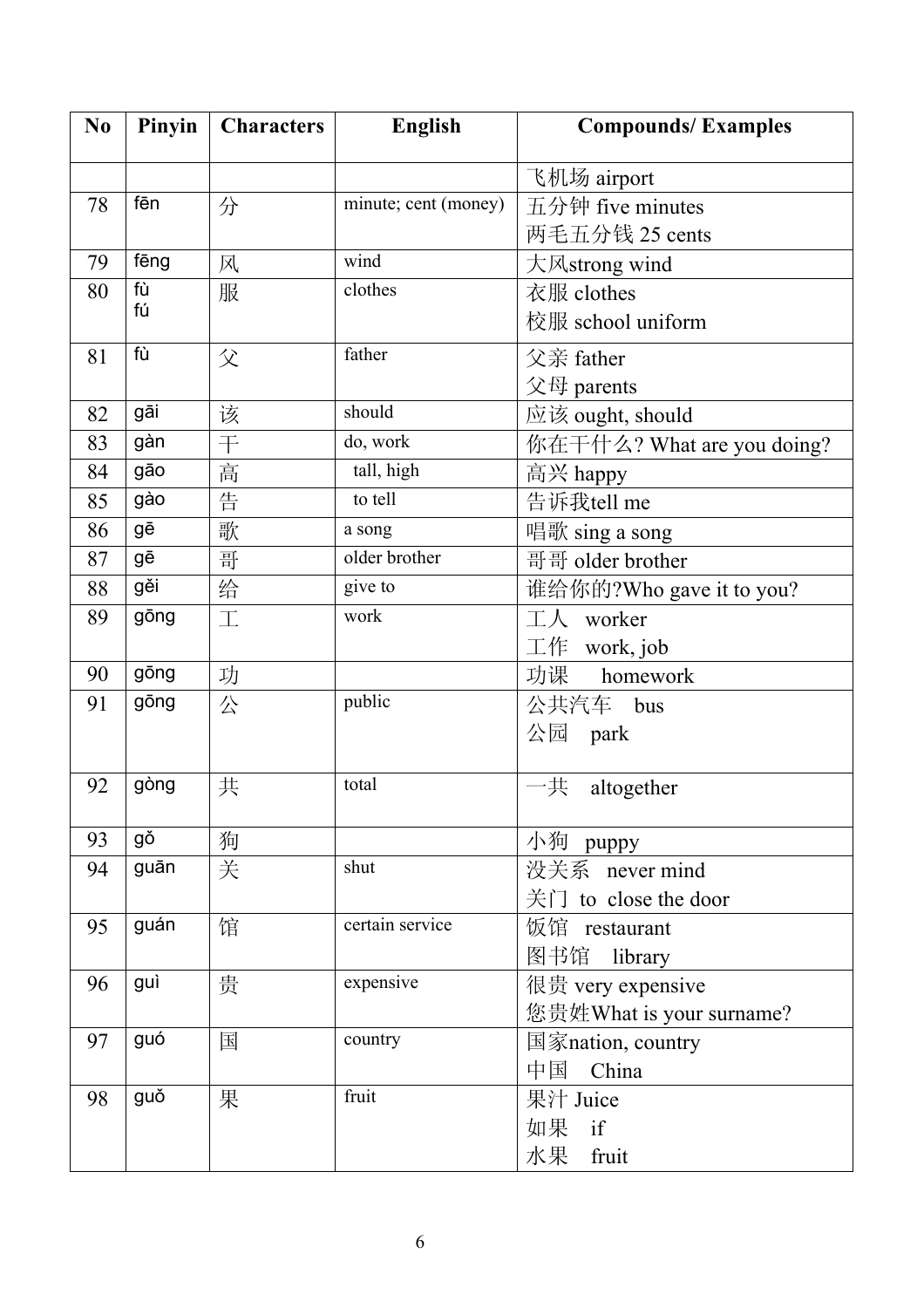| N <sub>0</sub> | Pinyin | <b>Characters</b> | <b>English</b>               | <b>Compounds/Examples</b> |
|----------------|--------|-------------------|------------------------------|---------------------------|
| 99             | hái    | 还                 | still, also, return thing    | 还可 以<br>so so;            |
|                |        |                   |                              | 还有<br>furthermore, also;  |
| 100            | hái    | 孩                 | child                        | 孩子 child/children         |
| 101            | hǎi    | 海                 | sea                          | 上海 Shanghai               |
|                |        |                   |                              | 海边 beach;                 |
|                |        |                   |                              | 大海 the sea                |
| 102            | hàn    | 汉                 | the largest ethnic           | 汉语 Chinese language;      |
|                |        |                   | group indigenous to<br>China | 汉字 Chinese characters     |
| 103            | hǎo    | 好                 | good, fine, easy to          | 好看good looking;           |
|                |        |                   |                              | 好玩(儿) fun;                |
|                |        |                   |                              | 好吃 delicious;             |
|                |        |                   |                              | 好学 easy to learn          |
| 104            | hào    | 号                 | number, date                 | 上海路十八号                    |
|                |        |                   |                              | No 18, Shanghai Road.     |
| 105            | hē     | 喝                 | drink                        | 喝可乐 drink coke            |
|                |        |                   |                              | 喝水 drink water            |
|                |        |                   |                              | 喝茶 drink tea              |
| 106            | hé     | 和                 | and; with                    | 你和我you and I/me           |
| 107            | hěn    | 很                 | very                         | 很好very good               |
| 108            | hóng   | 红                 | red                          | 红色 red                    |
|                |        |                   |                              | 红苹果red apple              |
| 109            | hòu    | 后                 | behind                       | 后面 behind                 |
|                |        |                   |                              | 后天day after tomorrow      |
|                |        |                   |                              | 后来 later                  |
|                |        |                   |                              | 以后 after                  |
| 110            | hòu    | 候                 |                              | 有时候 sometimes             |
|                |        |                   |                              | 的时候 when                  |
|                |        |                   |                              | 什么时候? when?               |
| 111            | huā    | 花                 | flower;                      | 花园 garden                 |
| 112            | huà    | 话                 | speech, language             | 说话 speak                  |
|                |        |                   |                              | 中国话 Chinese language      |
| 113            | huà    | 画                 | draw, picture                | 画画to draw a picture       |
| 114            | huān   | 欢                 | happy                        | 喜欢 like                   |
|                |        |                   |                              | 欢迎 welcome                |
| 115            | huí    | 回                 | return                       | 回答answer                  |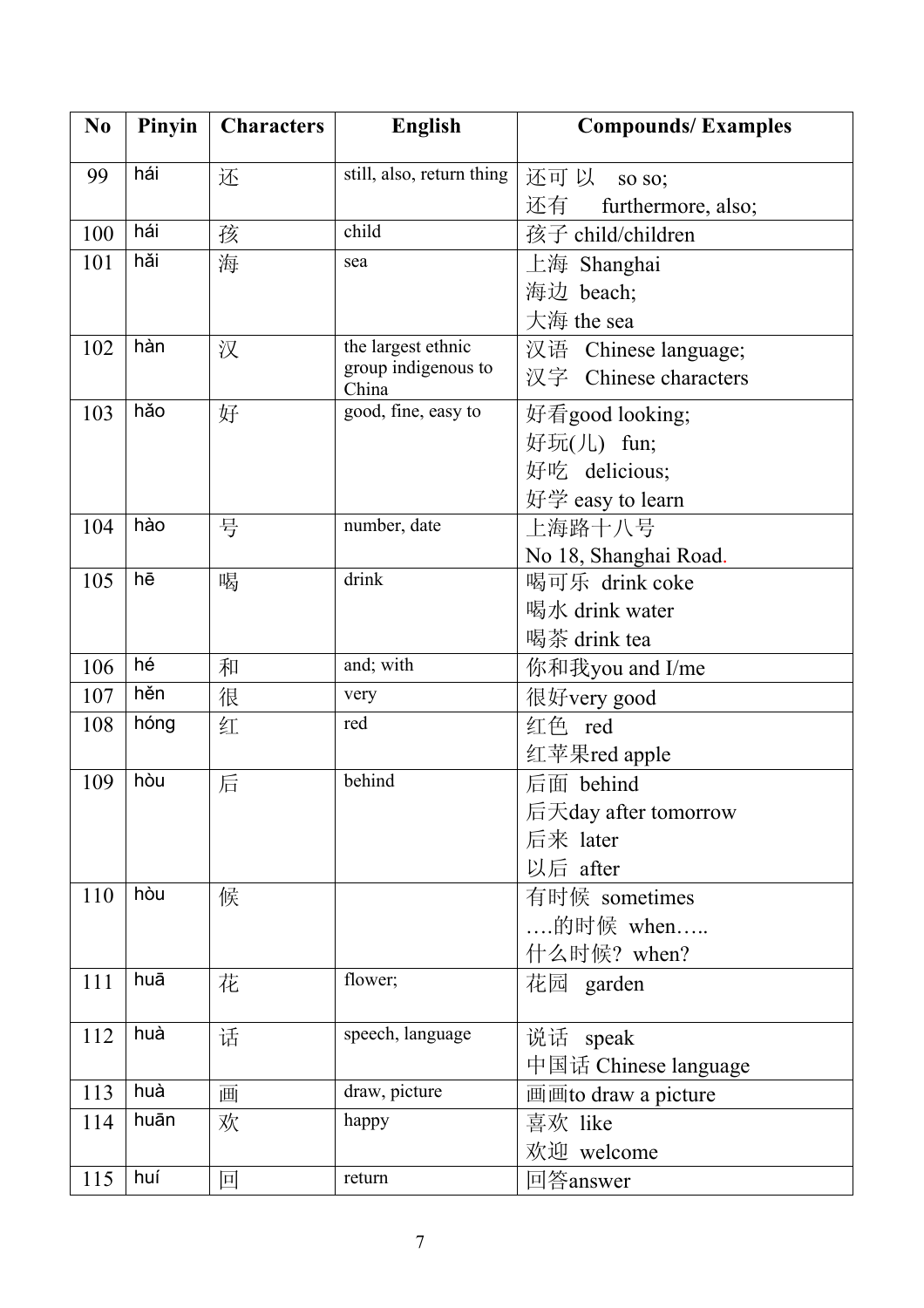| N <sub>0</sub> | Pinyin | <b>Characters</b> | <b>English</b>                       | <b>Compounds/Examples</b>                       |
|----------------|--------|-------------------|--------------------------------------|-------------------------------------------------|
|                |        |                   |                                      | 回去go back                                       |
|                |        |                   |                                      | 回家go home                                       |
| 116            | huì    | 会                 | meeting                              | $\#\text{f}$ a meeting                          |
|                |        |                   | can; able to; be likely              | 晚会 party; 舞会ball                                |
|                |        |                   | to                                   | 我会开车。I can drive.                               |
|                |        |                   |                                      | $-\frac{\triangle}{\triangle}$ /La little while |
|                |        |                   |                                      |                                                 |
| 117            | huǒ    | 火                 | fire                                 | 火车train                                         |
|                |        |                   |                                      | 火山volcano                                       |
| 118            | jī     | 机                 | machine                              | 飞机场airplane                                     |
|                |        |                   |                                      | 手机cell phone                                    |
|                |        |                   |                                      | 飞机airplane                                      |
| 119            | jí     | 极                 | extreme                              | 好极了!Extremely good!                             |
|                |        |                   |                                      | Wonderful!                                      |
| 120            | jĭ     | 几                 | how many, several                    | 几点?what time?                                   |
|                |        |                   |                                      | 几个?how many?                                    |
|                |        |                   |                                      | 几岁?how old? (used in asking                     |
|                |        |                   |                                      | children's age 10 years or younger)             |
| 121            | jĭ     | 己                 | self, oneself                        | 自己oneself                                       |
| 122            | jiā    | 家                 | home, family,                        | 家人 family members                               |
|                |        |                   |                                      | 国家nation                                        |
|                |        |                   |                                      |                                                 |
| 123            | jiàn   | 见                 | see                                  | 再见good bye                                      |
| 124            | jiào   | 叫                 | be called                            | 他叫He is called                                  |
| 125            | jué    | 觉                 | feel,                                | 觉得feel, think                                   |
|                | jiào   |                   | sleep                                | 睡觉 sleep                                        |
| 126            | jiān   | 间                 | room, mw                             | 中间Mmddle                                        |
|                |        |                   | Gaps or duration in<br>time or space | 时间time                                          |
|                |        |                   |                                      | 期间 period of time                               |
| 127            | jiào   | 教                 | to teach                             | 教中文teaching Chinese                             |
|                |        |                   |                                      | 教师teacher                                       |
|                |        |                   |                                      | 教室classroom                                     |
| 128            | jié    | 节                 | festival, holiday                    | 春节the Spring Festival;                          |
|                |        |                   |                                      | 节日festival;                                     |
|                |        |                   |                                      | 季节season;                                       |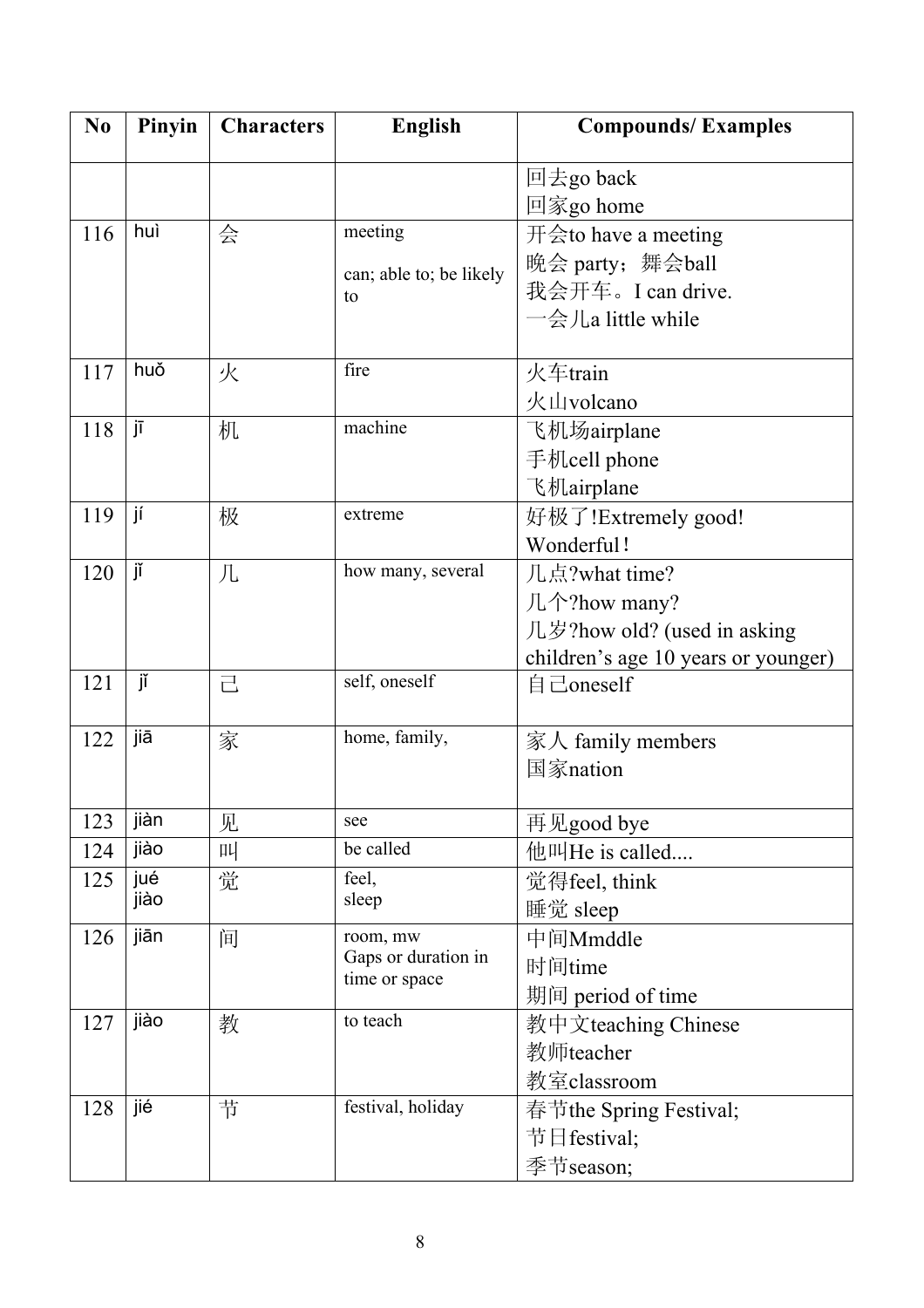| N <sub>0</sub> | Pinyin | <b>Characters</b> | <b>English</b>       | <b>Compounds/Examples</b>           |
|----------------|--------|-------------------|----------------------|-------------------------------------|
| 129            | jiē    | 接                 | to receive,<br>catch | 接我回家pick me up for home             |
| 130            | jiě    | 姐                 | older sister         | 姐姐older sister;                     |
|                |        |                   |                      | 小姐Miss, Ms.                         |
| 131            | jīn    | 今                 | present              | 今天today;                            |
|                |        |                   |                      | 今年this year                         |
| 132            | jìn    | 进                 | enter                | 进来come in;                          |
|                |        |                   |                      | 进去go in;                            |
|                |        |                   |                      | 请进Please come in                    |
|                |        |                   |                      |                                     |
| 133            | jìn    | 近                 | near                 | 很近very close                        |
| 134            | jīng   | 京                 | capital              | 北京Beijing;                          |
|                |        |                   |                      | 南京Nanjing;                          |
|                |        |                   |                      | 东京Tokyo                             |
| 135            | jiŭ    | 九                 | nine                 | 九个人去中国 Nine people are              |
|                |        |                   |                      | going to China                      |
| 136            | jiŭ    | 酒                 | wine, liquor         | 红酒Red wine                          |
|                |        |                   |                      | 白酒 white wine                       |
|                |        |                   |                      | 喝酒 drink wine                       |
| 137            | kāi    | 开                 | open                 | 开水boiled water                      |
|                |        |                   |                      | 开始 begin                            |
|                |        |                   |                      | 开车drive a vehicle                   |
|                |        |                   |                      | 开心happy                             |
|                |        |                   |                      | 商店几点开门When will the shop            |
|                |        |                   |                      | open?                               |
| 138            | kàn    | 看                 | look at; read        | 看书 read a book;                     |
|                |        |                   |                      | 好看 good looking                     |
| 139            | kě     | 可                 | may, can             | 可以 can, may;                        |
|                |        |                   |                      | 可是 but;                             |
|                |        |                   |                      | 可乐 coke                             |
|                |        |                   |                      | 可爱 lovely                           |
| 140            | kè     | 课                 | class; lesson        | 中文课 Chinese class                   |
|                |        |                   |                      | 课文 text;                            |
|                |        |                   |                      | 课本textbook;                         |
|                |        |                   |                      | 上课attend class/class begins.        |
|                |        |                   |                      | 下课 finish the class/ class is over. |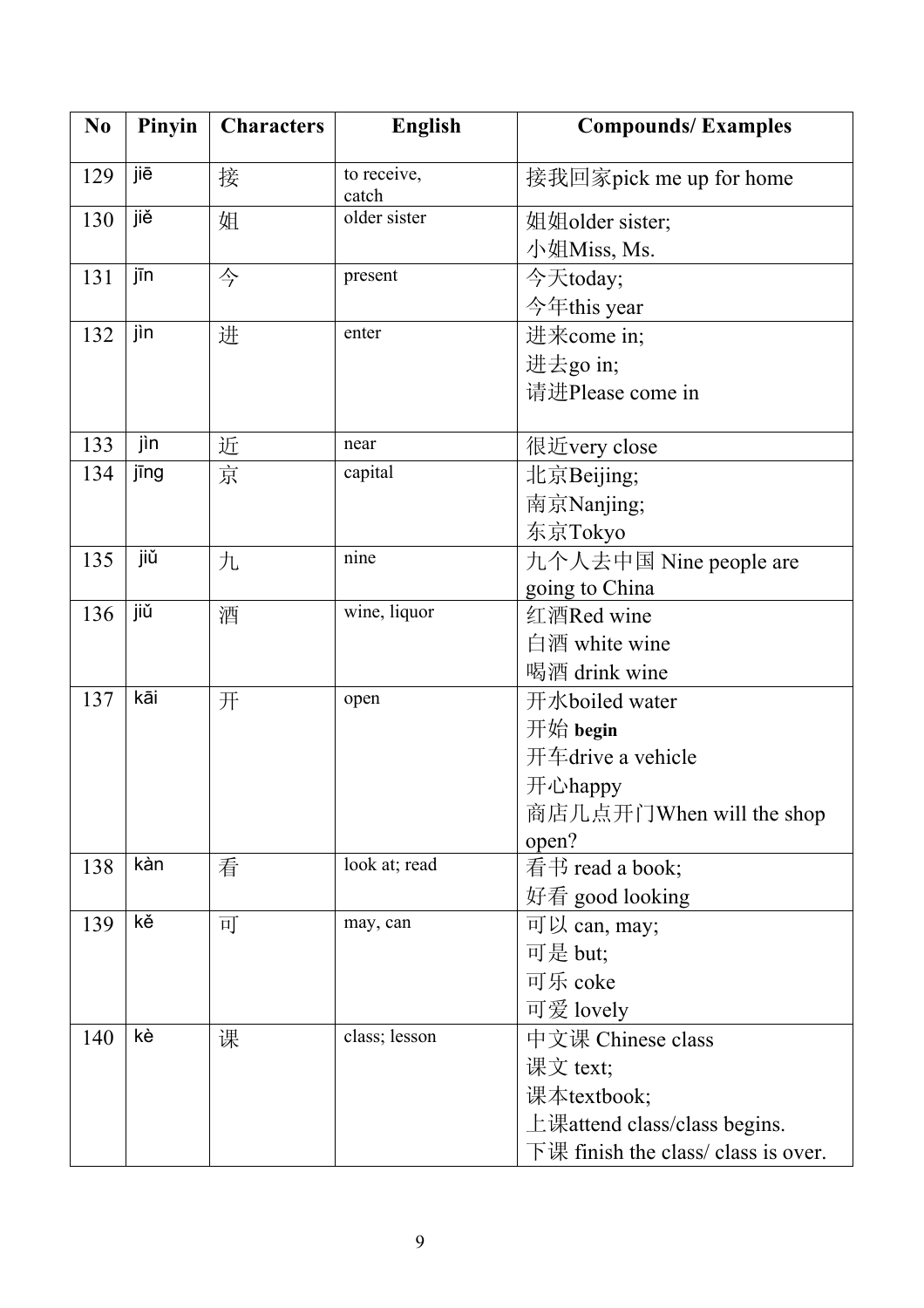| N <sub>0</sub> | Pinyin | <b>Characters</b> | <b>English</b>    | <b>Compounds/Examples</b>  |
|----------------|--------|-------------------|-------------------|----------------------------|
| 141            | kè     | 客                 | guest,            | 客人 guest,                  |
| 142            | kè     | 刻                 | quarter of a hour | 三点一 刻 a quarder past three |
|                |        |                   |                   | (three fifteen)            |
| 143            | kōng   | 空                 | unoccupied        | 有空 have free time          |
| 144            | kŏu    | $\Box$            | Mw for people,    | 我家有五口人 There are 5 people  |
|                |        |                   | mouth             | in my family               |
|                |        |                   |                   | $\land \Box$ population    |
| 145            | kuài   | 快                 | fast;             | 跑得快 run fast               |
|                |        |                   |                   | 快乐 happy                   |
| 146            | kuài   | 块                 | dollar;           | 一块钱 one dollar;            |
| 147            | lái    | 来                 | come; arrive      | 你来不来? Are you coming?      |
| 148            | lán    | $\equiv$          | orchid            | 兰花 orchid;                 |
|                |        |                   |                   | 新西兰New Zealand             |
| 149            | lăo    | 老                 | old               | 老人 old people;             |
|                |        |                   |                   | 老朋友 old friend;            |
|                |        |                   |                   | 老师 teacher                 |
| 150            | lèi    | 累                 | tired             | 我很累I'm tired               |
| 151            | lěng   | 冷                 | cold              | 外面很冷It's cold outside.     |
| 152            | lí     | 离                 | leave, from       | 离开 leave, depart           |
|                |        |                   |                   | 离很远from; far from          |
| 153            | ľĬ     | 里                 | inside, in        | 这里 here                    |
|                |        |                   |                   | 里面 insider                 |
|                |        |                   |                   | 公园里 in the park            |
| 154            | lĭ     | 李                 | surname           | 行李 luggage                 |
| 155            | liǎn   | 脸                 | face              | 洗脸to wash one's face       |
| 156            | Liàn   | 练                 | to practise       | 练习to practise              |
| 157            | liǎng  | 两                 | two, a couple     | 两个人 two people             |
| 158            | liù    | 六                 | six               | 六只狗six dogs                |
| 159            | lù     | 路                 | road              | 过马路cross the road          |
|                |        |                   |                   | 路人                         |
| 160            | mā     | 妈                 | mother            | 妈妈mother                   |
| 161            | mă     | 马                 | horse             | 马上immediately              |
| 162            | ma     | 吗                 | question particle | 你去吗?Are you going?         |
| 163            | mǎi    | 买                 | to buy            | 买东西go shopping             |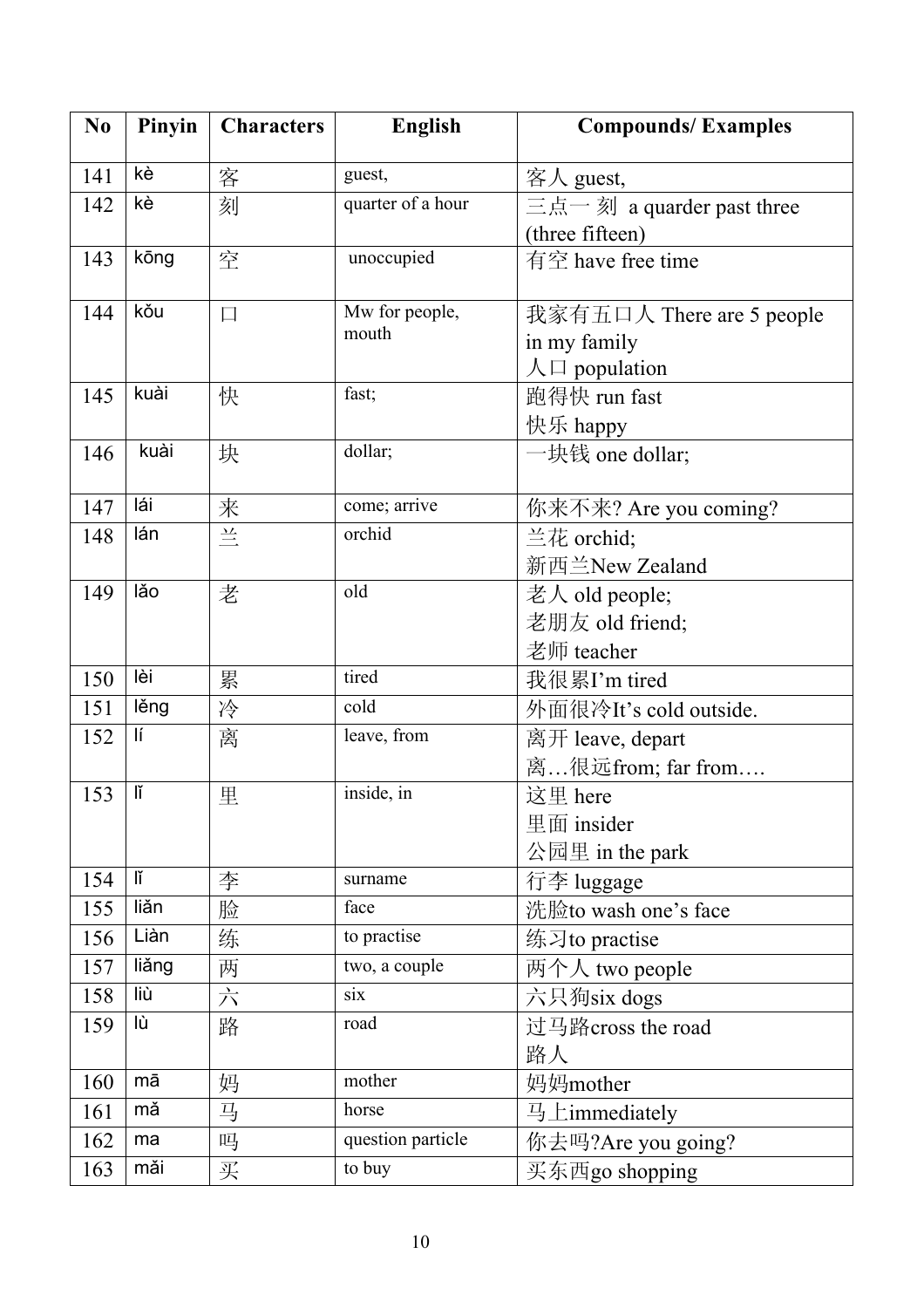| N <sub>0</sub> | Pinyin | <b>Characters</b> | <b>English</b>                           | <b>Compounds/Examples</b>                            |
|----------------|--------|-------------------|------------------------------------------|------------------------------------------------------|
| 164            | mài    | 卖                 | to sell                                  | 卖完了All sold out                                      |
| 165            | màn    | 慢                 | slow                                     | 他开车开得很慢。He drives very                               |
|                |        |                   |                                          | slowly.                                              |
| 166            | máng   | 忙                 | busy                                     | 我很忙.I'm busy.                                        |
| 167            | māo    | 猫                 | can                                      | 小猫kitten                                             |
| 168            | máo    | 毛                 | hair, except for                         | 毛笔 brush pen                                         |
|                |        |                   | human head hair;<br>wool; ten cents unit | 羊毛 wool;                                             |
|                |        |                   |                                          | 毛衣 woollen jumper                                    |
|                |        |                   |                                          | 四毛钱 40cents                                          |
| 169            | me     | 么                 | used as suffix                           | 什么what?                                              |
|                |        |                   |                                          | $\frac{3}{4}$ $\frac{3}{4}$ in that manner; then; so |
|                |        |                   |                                          | 怎么样how about it?                                     |
| 170            | méi    | 没                 | have not                                 | 没有do not have                                        |
|                |        |                   |                                          | 没空have no time                                       |
| 171            | měi    | 每                 | each, every                              | 每天every day                                          |
| 172            | měi    | 美                 | beautiful                                | 美丽 beautiful                                         |
| 173            | mèi    | 妹                 | younger sister                           | 妹妹younger sister                                     |
|                |        |                   |                                          | 小妹little sister, little girl                         |
| 174            | mén    | 门                 | door, gate                               | $\Box$ $\Box$ entrance                               |
|                |        |                   |                                          | 大门口 gate                                             |
| 175            | mén    | 们                 | plural suffix for                        | 我们we, us                                             |
|                |        |                   | people                                   | $\bigwedge$ i people                                 |
| $176$   mǐ     |        | 米                 | rice                                     | 米饭cooked rice                                        |
| 177            | mí     | 迷                 | fan of                                   | 球迷ball game fan                                      |
|                |        |                   | lost                                     | 迷路 lost way                                          |
| 178            | miàn   | 面                 | side,                                    | 前面front                                              |
|                |        |                   | flour, noodles                           | 面包bread                                              |
|                |        |                   |                                          | 面条noodles                                            |
| 179            | míng   | 名                 | name                                     | 有名famous                                             |
|                |        |                   |                                          | 名字name                                               |
| 180            | míng   | 明                 | bright                                   | 明年next year                                          |
|                |        |                   |                                          | 明天tomorrow                                           |
|                |        |                   |                                          | 明白understand                                         |
| 181            | mŭ     | 母                 | mother                                   | 母亲mother                                             |
|                |        |                   |                                          | 父母parents                                            |
| 182            | mù     | 木                 | wood                                     | 木头wood                                               |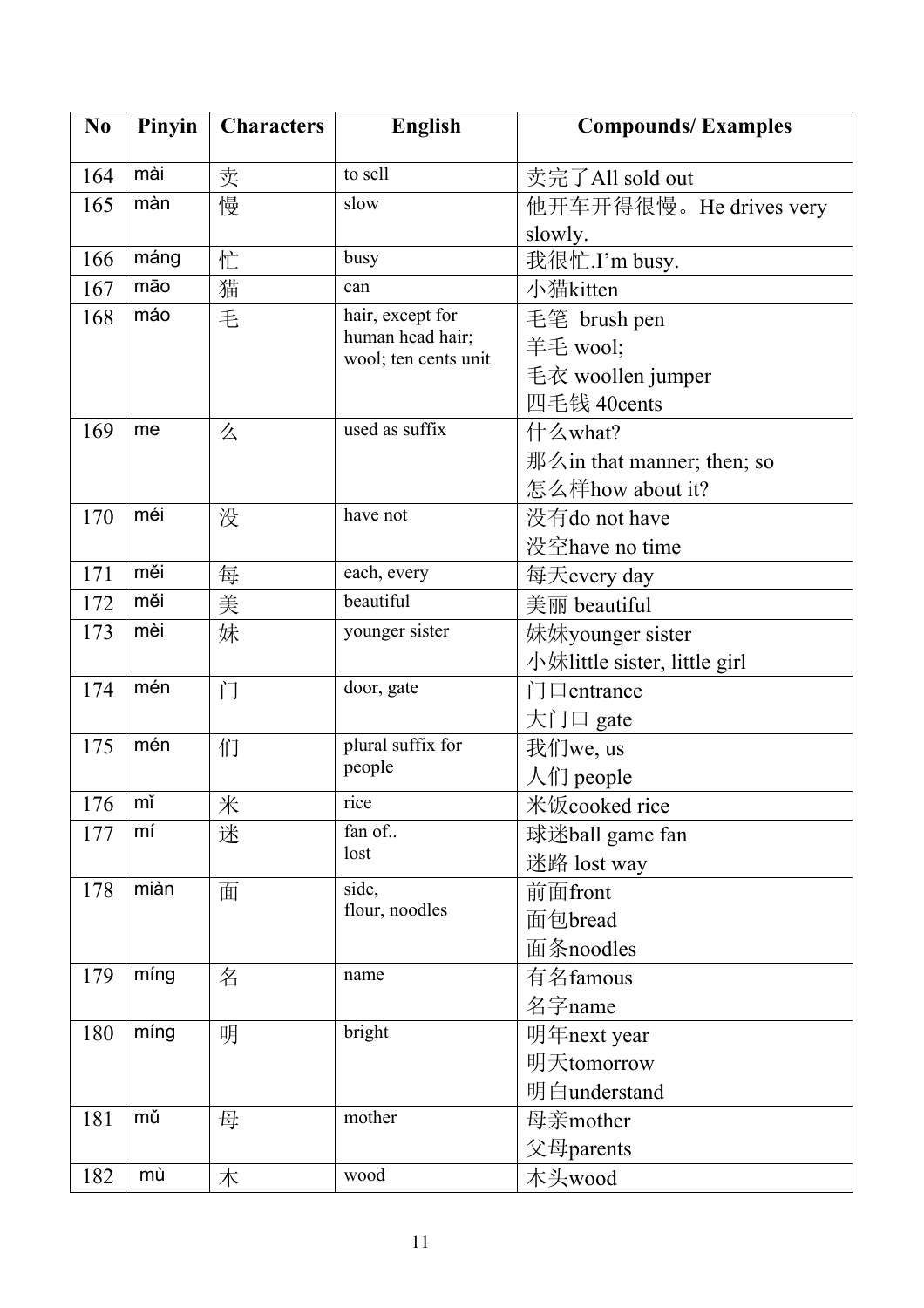| N <sub>0</sub> | Pinyin    | <b>Characters</b> | <b>English</b>             | <b>Compounds/Examples</b> |
|----------------|-----------|-------------------|----------------------------|---------------------------|
| 183            | nă        | 哪                 | which                      | 哪个学生which student         |
|                | něi       |                   |                            | 哪里/儿where                 |
| 184            | ná        | 拿                 | hold, take                 | 拿东西carry/take things      |
| 185            | nà<br>nèi | 那                 | that                       | 那里over there              |
| 186            | nǎi       | 奶                 | milk                       | 牛奶milk                    |
|                |           |                   |                            | 奶奶grandmother             |
| 187            | nán       | 男                 | male                       | 男人male, man               |
|                |           |                   |                            | 男(学) 生male student        |
|                |           |                   |                            | 男朋友 boyfriend             |
|                |           |                   |                            | 男校 boys school            |
| 188            | nán       | 南                 | South                      | 南方Southern region;        |
|                |           |                   |                            | 南京Nanjin                  |
|                |           |                   |                            | 南岛 nan dao                |
| 189            | nán       | 难                 | difficult, hard            | 难看ugly                    |
|                |           |                   |                            | 难学difficult to learn      |
| 190            | ne        | 呢                 | question particle          | 你呢? what about you?       |
| 191            | nĭ        | 你                 | you                        | 你好吗? How are you?         |
| 192            | nián      | 年                 | year                       | 新年New year                |
|                |           |                   |                            | 明年next year               |
|                |           |                   |                            | 去年last year               |
|                |           |                   |                            | 年级 year level             |
| 193            | nín       | 您                 | you (polite form)          | 您贵姓? What is your surname |
|                |           |                   |                            | (polite form)             |
| 194            | niú       | 牛                 | cattle, ox                 | 牛奶Milk                    |
| 195            | nŭ        | 女                 | female                     | 女儿daughter                |
|                |           |                   |                            | 女朋友girl friend            |
|                |           |                   |                            | 女(学)生female student       |
|                |           |                   |                            | 女校 girls school           |
| 196            | nuǎn      | 暖                 | warm                       | 暖和 warm                   |
| 197            | pà        | 怕                 | be afraid, fear            | 不怕not afraid              |
|                |           |                   |                            | 我怕狗I am afraid of dogs    |
| 198            | páng      | 旁                 | side                       | 旁边beside                  |
| 199            | pàng      | 胖                 | fat, plump (for<br>people) | 他很胖He is plump            |
| 200            | păo       | 跑                 | run                        | 跑步jogging                 |
| 201            | péng      | 朋                 | friend                     | 朋友friend                  |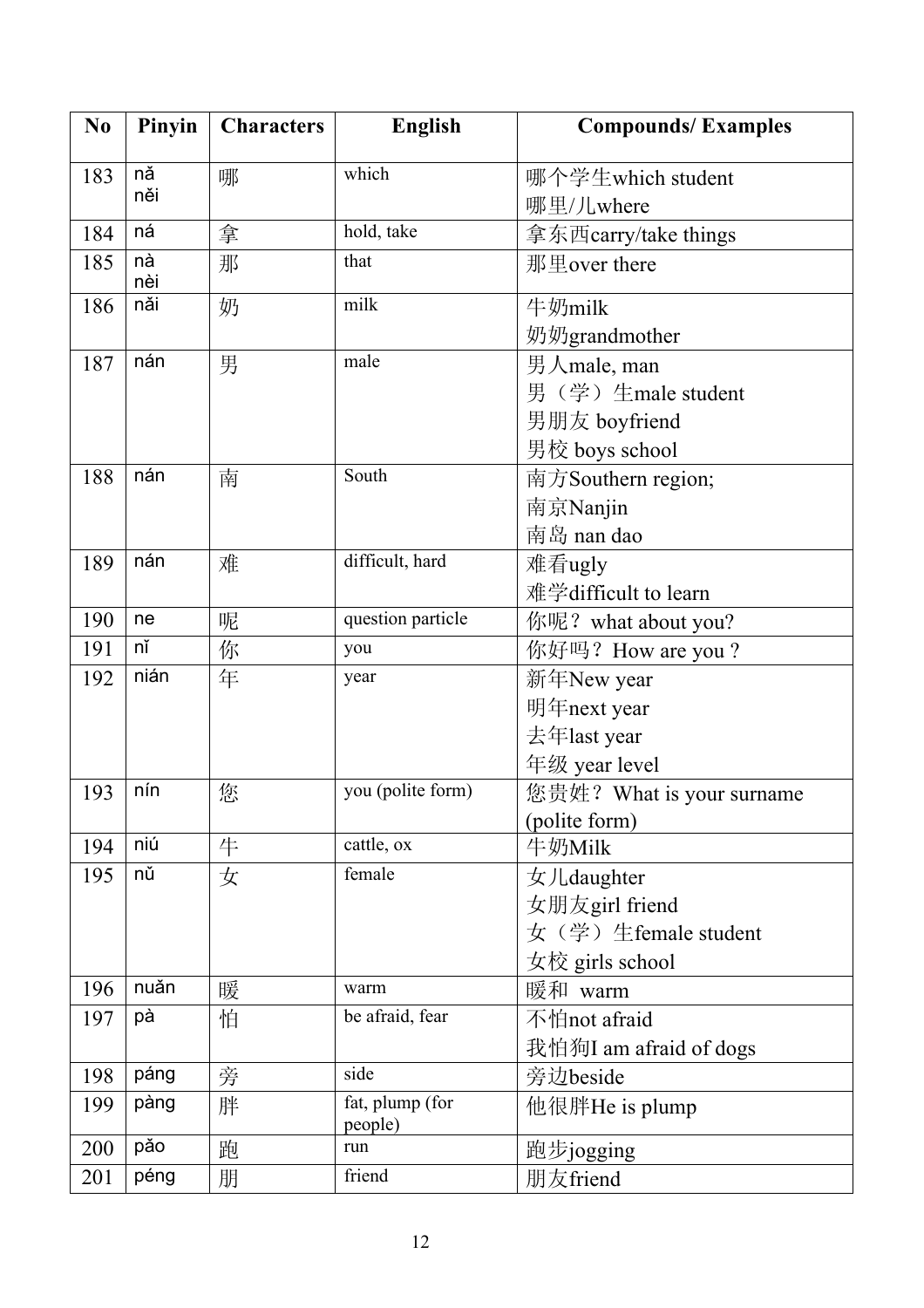| N <sub>0</sub> | Pinyin        | <b>Characters</b> | <b>English</b>     | <b>Compounds/Examples</b>          |
|----------------|---------------|-------------------|--------------------|------------------------------------|
|                |               |                   |                    | 老朋友 old friend                     |
|                |               |                   |                    | 好朋友 good friend                    |
|                |               |                   |                    | 小朋友 little friend                  |
| 202            | pião          | 漂                 | to float           | 漂亮pretty                           |
| 203            | piào          | 票                 | ticket             | 买票buy a ticket                     |
|                |               |                   |                    | 门票door ticket                      |
|                |               |                   |                    | 车票 bus/train ticket                |
| 204            | píng          | 平                 | common, usual      | 平常usual, generally                 |
|                |               |                   |                    | 平时usually                          |
| 205            | qī            | 七                 | seven              | 七月 July                            |
|                |               |                   |                    | 七天后 seven days later               |
| 206            | qī            | 期                 | period of time     | 星期week                             |
|                |               |                   |                    | 星期一Monday                          |
| 207            | qĭ            | 起                 | to get up,         | 起床get up, get out of be            |
|                |               |                   | rise               | 一起together                         |
| 208            | qì            | 气                 | air                | 生气get angry                        |
|                |               |                   |                    | 天气 weather                         |
| 209            | qì            | 汽                 | steam              | 汽车 petrol engined vehicle, car etc |
| 210            | qián          | 钱                 | cash, money        | 多少钱how much?                       |
| 211            | qián          | 前                 | front, forward     | 前面in front of                      |
|                |               |                   |                    | 以前before, formerly                 |
|                |               |                   |                    | 前天the day before yesterday         |
| 212            | qiě           | 且                 | and also, but also | 不但 ---而且not only but also          |
| 213            | $q\bar{p}n^*$ | 亲                 | dear/intimate      | 母亲mother                           |
|                |               |                   |                    | 亲爱的dear                            |
| 214            | qing          | 请                 | please,            | 请问may I ask?                       |
|                |               |                   | invite, request    | 他请我去他家 He invited me to his home.  |
| 215            | qiū           | 秋                 | autumn             | 秋天Autun                            |
|                |               |                   |                    | 中秋节 the Mid-autumn Festival        |
|                |               |                   |                    | moon festival)                     |
| 216            | qiú           | 球                 | a ball             | 足球soccer                           |
|                |               |                   |                    | 板球 criket                          |
| 217            | qiān          | 千                 | thusand            | 两千块钱 two thousand dollars          |
| 218            | qù            | 去                 | g <sub>o</sub>     | 去学校to go to school                 |
|                |               |                   |                    | 去年last year                        |
| 219            | quán          | 全                 | whole, complete    | 全班the whole class                  |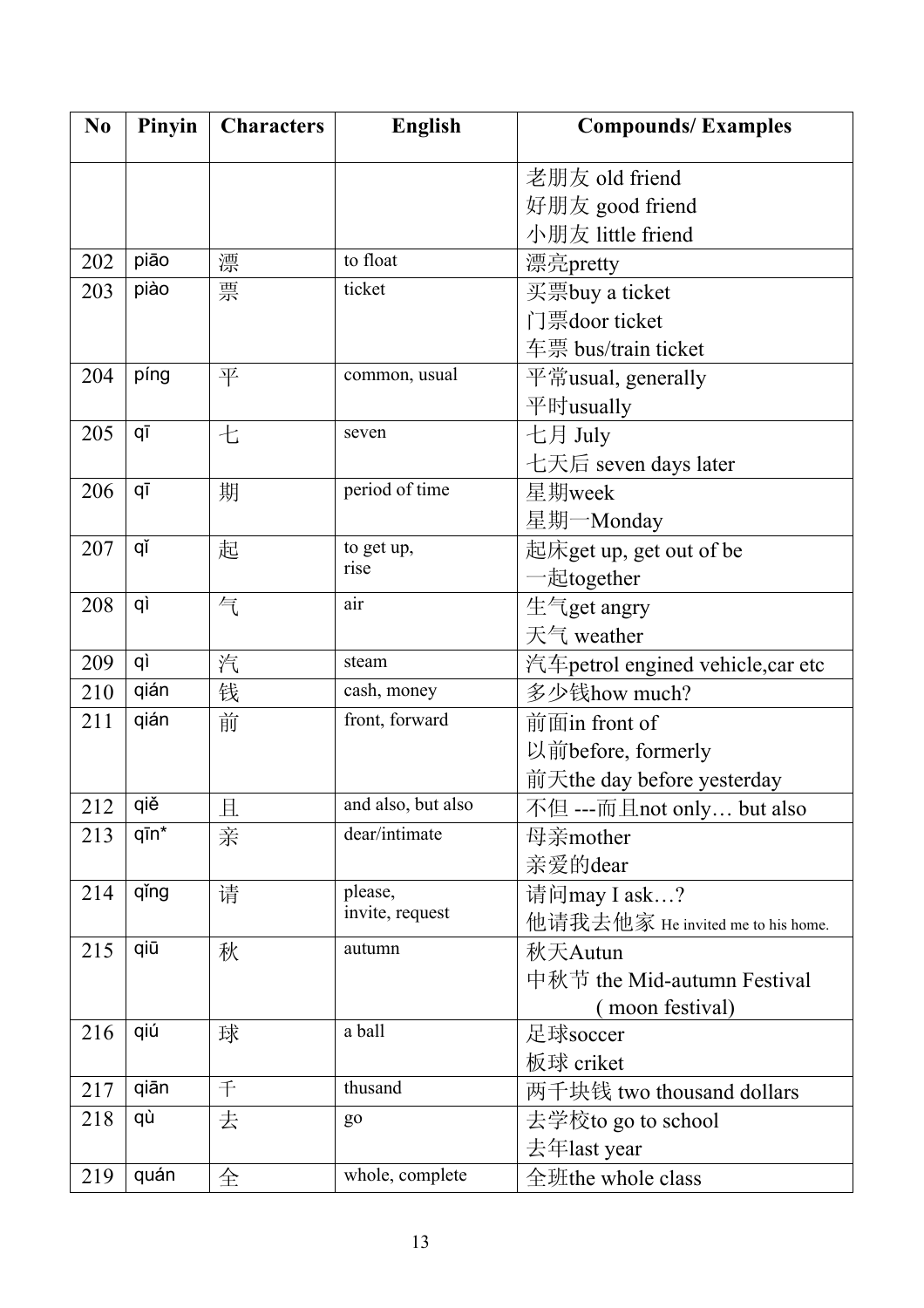| N <sub>0</sub> | Pinyin        | <b>Characters</b> | <b>English</b>               | <b>Compounds/Examples</b>                  |  |
|----------------|---------------|-------------------|------------------------------|--------------------------------------------|--|
|                |               |                   |                              | 全家the whole family                         |  |
| 220            | rán           | 然                 |                              | 然后then, after that, afterwards             |  |
| 221            | ràng          | 让                 | to make/let someone          | 医生让他多喝水The doctor told                     |  |
|                |               |                   | (do something)               | him to drink more water                    |  |
|                |               |                   |                              | 不让Not allowed, to forbid                   |  |
| 222            | rè            | 热                 | hot                          | 热水hot water                                |  |
|                |               |                   |                              | 热狗hot dog                                  |  |
| 223            | rén           | $\lambda$         | person, people               | $\bigwedge \Box$ population                |  |
| 224            | rèn           | 认                 | to recognize, to<br>identify | 认识to recognise, to know                    |  |
| 225            | rì            | 日                 | the Sun, day                 | 日子day                                      |  |
|                |               |                   |                              | 日期date                                     |  |
| 226            | róng          | 容                 |                              | 容易easy, easily                             |  |
| 227            | rú            | 如                 |                              | 如果for example                              |  |
| 228            | sān           | $\equiv$          | three                        | 三天后 three days later                       |  |
| 229            | sè            | 色                 | colour                       | 红色red                                      |  |
|                |               |                   |                              | 绿色green                                    |  |
| 230            | shān          | 山                 | mountain, hill               | $\pm \mu$ go up the mountain               |  |
|                |               |                   |                              | $\top \mathbf{\perp}$ go down the mountain |  |
|                |               |                   |                              | $\pm$ on the hill/mountain                 |  |
|                |               |                   |                              | $\mathbf{\perp}$ at the bottom of the      |  |
|                |               |                   |                              | hill/mountain                              |  |
| 231            | shāng         | 商                 | business, commerce           | 商店shop, store                              |  |
|                |               |                   |                              | 商人businessman                              |  |
| 232            | shàng         | 上                 | up, top, above               | 上个月last month                              |  |
|                |               |                   |                              | 上个星期last week                              |  |
|                |               |                   |                              | 上学attend school                            |  |
|                |               |                   |                              | $\pm$ <i>H</i> at work/ go to work         |  |
|                |               |                   |                              | 早 $\pm$ early morning                      |  |
|                |               |                   |                              | $\pm$ $\pm$ late morning                   |  |
| 233            | shǎo          | 少                 | little, few                  | 多少how much?                                |  |
| 234            | shéi/<br>shuí | 谁                 | who                          | 你是谁?Who are you?                           |  |
| 235            | shēn          | 身                 | body/health                  | 身体body                                     |  |
| 236            | shén          | 什                 |                              | 什么what                                     |  |
|                |               |                   |                              | 为什么 why                                    |  |
| 237            | shēng         | 生                 | be born, give birth to       | 生日birthday                                 |  |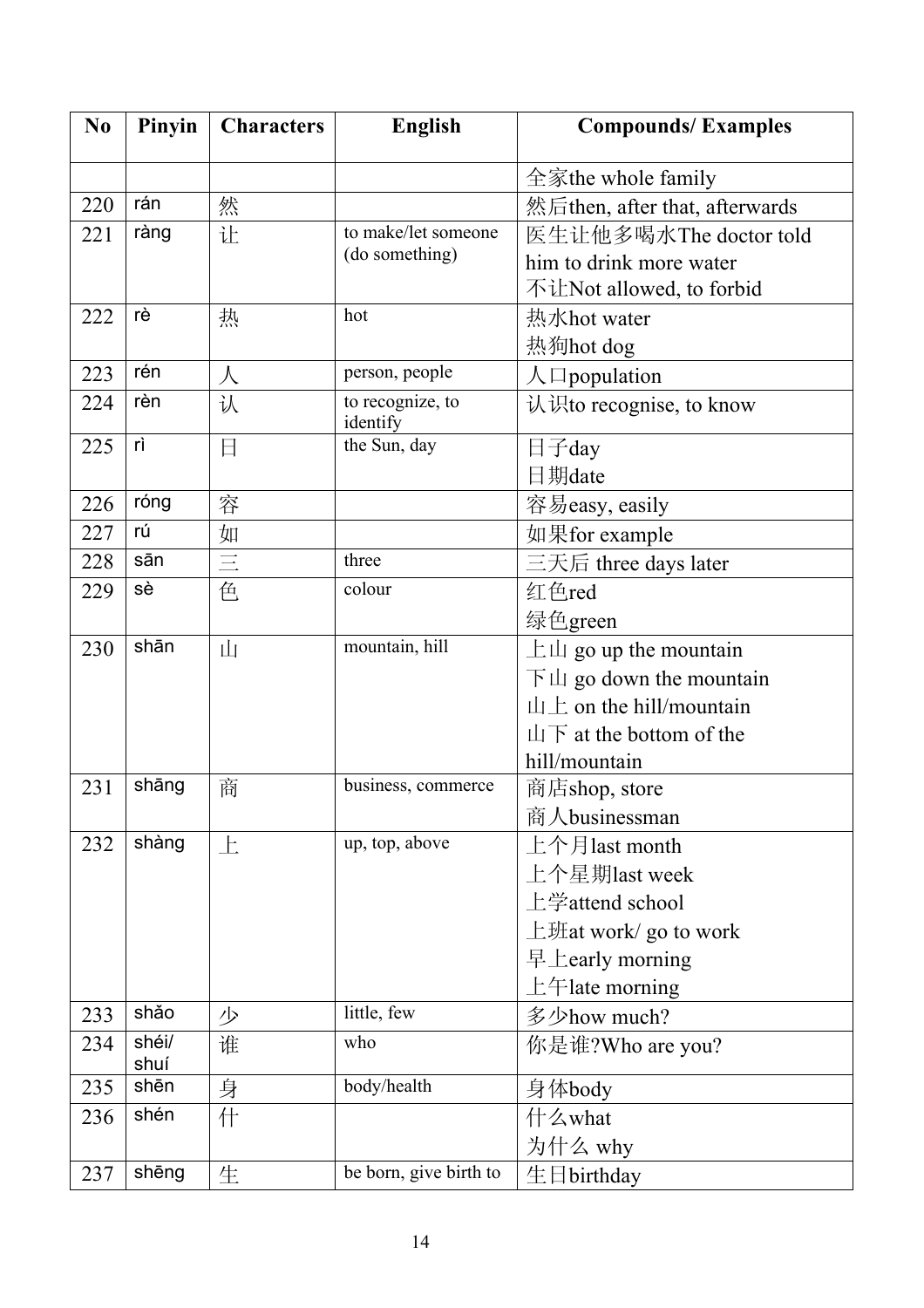| N <sub>0</sub> | Pinyin | <b>Characters</b> | <b>English</b>                         | <b>Compounds/Examples</b> |
|----------------|--------|-------------------|----------------------------------------|---------------------------|
|                |        |                   |                                        | 出生be born                 |
|                |        |                   |                                        | 生气be angry                |
|                |        |                   |                                        | 学生student                 |
|                |        |                   |                                        | 先生Mr / husband            |
| 238            | shē    | 师                 | teacher, master                        | 老师teacher                 |
|                |        |                   |                                        | 厨师 chef                   |
| 239            | shí    | $+$               | ten                                    | 十月后 after Octorber        |
| 240            | shí    | 时                 | time                                   | 什么时候when                  |
|                |        |                   |                                        | 时间Ttme                    |
| 241            | shi*   | 识                 | to know, knowledge                     | 认识to know                 |
| 242            | shì    | 是                 | to be                                  | 这是this is                 |
| 243            | shì    | 视                 | vision                                 | 电视television              |
| 244            | shì    | 事                 | affair, matter                         | 有事have things to do       |
|                |        |                   |                                        | 没事(儿) it's nothing        |
| 245            | shì    | 市                 | market, city                           | 菜市场food market            |
|                |        |                   |                                        |                           |
|                |        |                   |                                        | 城市city                    |
| 246            | shì    | 室                 | room                                   | 教室classroom               |
| 247            | shǒu   | 手                 | hand                                   | 手机cell phone              |
| 248            | shū    | 书                 | book                                   | 书包schoolbag               |
|                |        |                   |                                        | 图书馆library                |
| 249            | shù    | 树                 | tree                                   | 大树 a big tree             |
| 250            | shuĭ   | 水                 | water                                  | 水果fruit                   |
|                |        |                   |                                        | 热水hot water               |
| 251            | shuì   | 睡                 | to sleep                               | 睡觉to sleep                |
| 252            | shuō   | 说                 | speak                                  | 说话talk                    |
|                |        |                   |                                        | 说说 / 说一说: to talk about   |
| 253            | SĪ     | 思                 | to think                               | 意思meaning                 |
|                |        |                   |                                        | 有意思interesting            |
|                |        |                   |                                        | 不好意思embarrassed           |
| 254            | sĭ     | 死                 | die, dead; express<br>strong degree of | 我的狗死了my dog died          |
|                |        |                   | something                              | 热死了it's extremely hot     |
|                |        |                   |                                        | 饿死了 extremely hungry      |
|                |        |                   |                                        | 高兴死了 extremely happy      |
| 255            | sì     | 四                 | four                                   | 四月四日 4th April            |
| 256            | sòng   | 送                 | to send                                | 送我上学 send me to school    |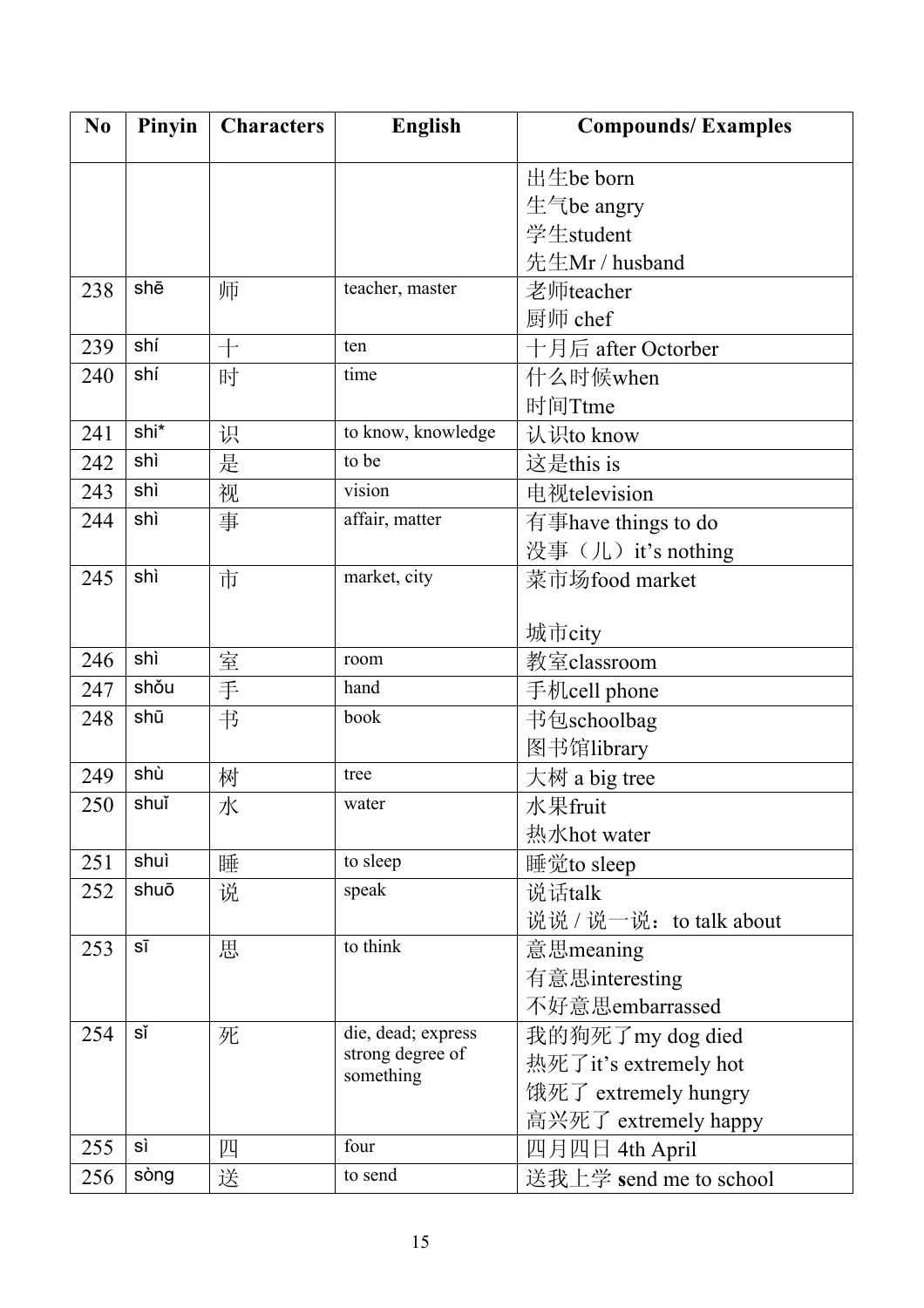| N <sub>0</sub> | Pinyin | <b>Characters</b> | <b>English</b>          | <b>Compounds/Examples</b> |  |
|----------------|--------|-------------------|-------------------------|---------------------------|--|
| 257            | suī    | 虽                 | though, although        | 虽然although                |  |
| 258            | suì    | 岁                 | year of age             | 两岁two years old           |  |
| 259            | suǒ    | 所                 | place                   | 厕所toilet                  |  |
|                |        |                   |                         | 因为所以because (so)          |  |
|                |        |                   |                         | 所以therefore;              |  |
| 260            | tā     | 他                 | he                      | 他的妈妈 his mum              |  |
| 261            | tā     | 她                 | she                     | 她是我的姐姐 She is my sister   |  |
| 262            | tā     | 它                 | It                      | 它是黑色的it is black.         |  |
| 263            | tài    | 太                 | over                    | 太贵了!too expensive!        |  |
|                |        |                   | Mrs.                    | 太太wife, Mrs               |  |
| 264            | tī     | 踢                 | to kick                 | 踢足球play soccer            |  |
| 265            | tí     | 题                 | topic                   | 问题problem, question       |  |
| 266            | tĭ     | 体                 | body                    | 身体body                    |  |
|                |        |                   |                         | 体育PE                      |  |
|                |        |                   |                         |                           |  |
| 267            | tiān   | 天                 | sky                     | 每天/天天everyday             |  |
| 268            | tīng   | 听                 | listen                  | 听说 listen and speaking    |  |
|                |        |                   |                         | 听写dictation               |  |
| 269            | tíng   | 停                 | stop                    | 停车 stop the car           |  |
|                |        |                   |                         | 停车场car park               |  |
| 270            | tóng   | 同                 | the same                | 同学fellow students         |  |
|                |        |                   |                         | 同班 the same class         |  |
|                |        |                   |                         | 同意agree                   |  |
|                |        |                   |                         | 同时at the same time        |  |
| 271            | tóu    | 头                 | head                    | 头发hair                    |  |
| 272            | tú     | 图                 | picture                 | 图书馆library                |  |
|                |        |                   |                         | 地图map                     |  |
| 273            | wài    | 外                 | outside                 | 外面outside                 |  |
|                |        |                   |                         | 外国foreign country'        |  |
|                |        |                   |                         | 外语forreign language       |  |
| 274            | wán    | 完                 | end, be over, finish    | 做完功课finished homework     |  |
| 275            | wán    | 玩                 | to Play,<br>to have fun | 玩儿to play,                |  |
|                |        |                   |                         | 好玩儿 fun                   |  |
| 276            | wǎn    | 晚                 | late in time            | 晚上Evening                 |  |
|                |        |                   |                         | 晚了to be late              |  |
|                |        |                   |                         | 晚会an evening party        |  |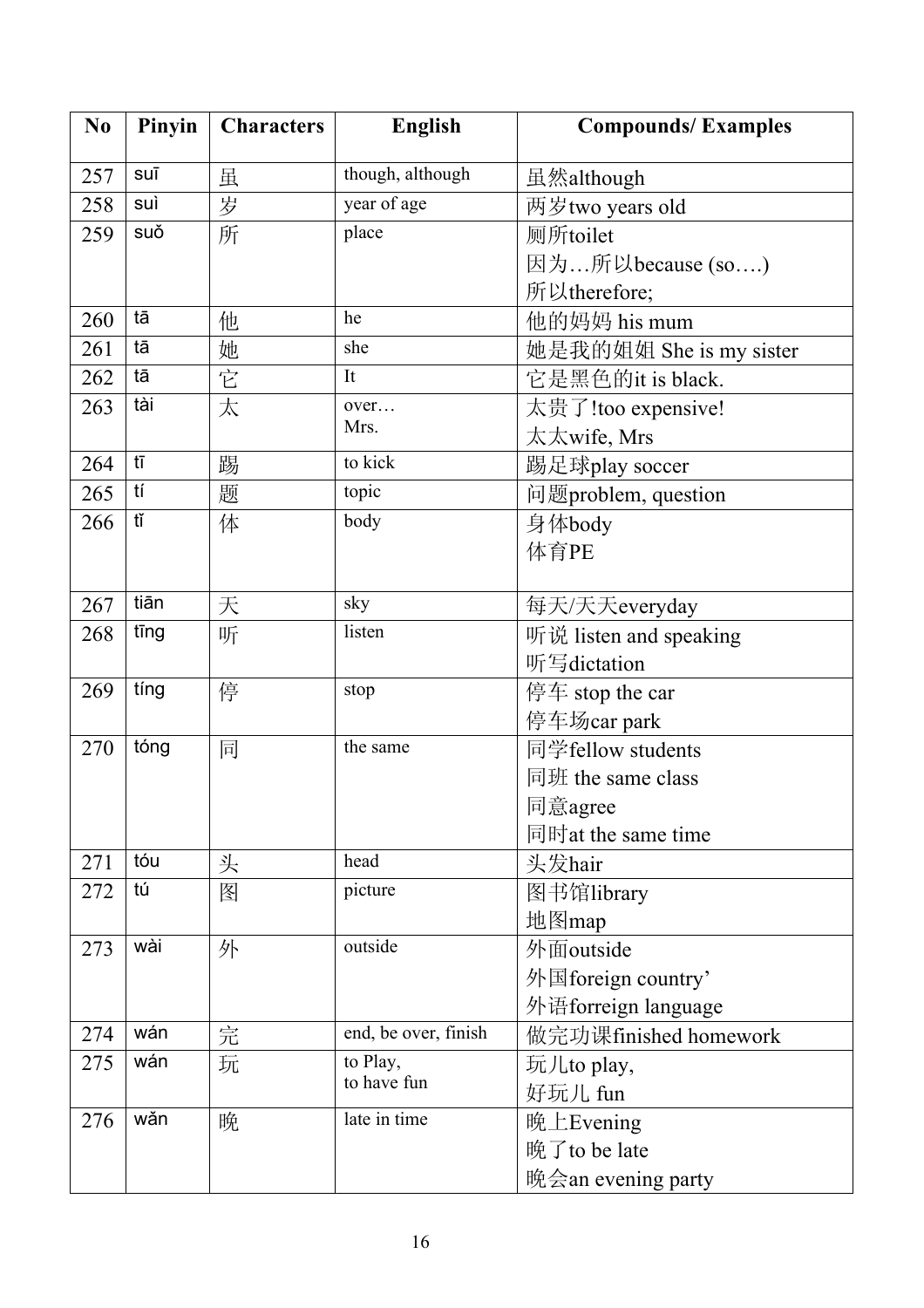| N <sub>0</sub> | Pinyin | <b>Characters</b> | <b>English</b>                                 | <b>Compounds/Examples</b>                                     |  |
|----------------|--------|-------------------|------------------------------------------------|---------------------------------------------------------------|--|
| 277            | wàn    | 万                 | ten thousand                                   | 三万30,000                                                      |  |
|                |        |                   |                                                | 百万Million                                                     |  |
| 278            | wáng   | 王                 | king (surname)                                 | 王小姐Miss Wang                                                  |  |
|                |        |                   |                                                | 国王the King                                                    |  |
| 279            | wǎng   | 往                 | in the direction of.                           | 往左拐 turn left                                                 |  |
|                |        |                   | towards                                        | 往前走go forward                                                 |  |
| 280            | wàng   | 忘                 | forget                                         | 我忘了I forgot                                                   |  |
| 281            | wèi    | 为                 | for                                            | 因为because                                                     |  |
|                |        |                   |                                                | 为什么why                                                        |  |
| 282            | wén    | 文                 | written language                               | 中文 Chinese language                                           |  |
|                |        |                   |                                                | $\overline{\mathcal{X}}$ $\mathcal{Y}$ culture;               |  |
| 283            | wèn    | 问                 | ask                                            | 问好 to send regards                                            |  |
|                |        |                   |                                                | 问老师to ask the teacher;                                        |  |
|                |        |                   |                                                | 问题problem/question                                            |  |
| 284            | wǒ     | 我                 | I, me                                          | 我是学生 I am a student                                           |  |
| 285            | wǔ     | 五                 | five                                           | 我家有五个人 I have five people in                                  |  |
|                |        |                   |                                                | my family.                                                    |  |
| 286            | wǔ     | 午                 | noon                                           | 中午 midday;                                                    |  |
|                |        |                   |                                                | 午饭 lunch;                                                     |  |
|                |        |                   |                                                | 下午 afternoon                                                  |  |
| 287            | χī     | 西                 | west                                           | 在西边to the western side                                        |  |
| 288            | xi     | 息                 | rest                                           | 休息 to rest                                                    |  |
| 289            | хí     | 习                 | practice                                       | 学习 to study, to learn                                         |  |
| 290            | ХÍ     | 喜                 | happy, joyful                                  | 喜欢like                                                        |  |
| 291            | xià    | $\top$            | take off, next, later,<br>finish, down, under, | 下车get off a vehicle                                           |  |
|                |        |                   | fall(of rain, snow                             | 下星期next week;                                                 |  |
|                |        |                   | $etc.$ )                                       | 下雨to rain, raining                                            |  |
|                |        |                   |                                                | 下雪 snowing                                                    |  |
|                |        |                   |                                                | 下个月next month;                                                |  |
|                |        |                   |                                                | 下课finish class;                                               |  |
|                |        |                   |                                                | $\overline{\mathrm{F}}$ $\overline{\mathrm{m}}$ below, under; |  |
|                |        |                   |                                                | $-\overline{\mathcal{F}}$ a little                            |  |
| 292            | xiān   | 先                 | first                                          | 先…然后firstthen;                                                |  |
|                |        |                   |                                                | 王先生Mr.Wang                                                    |  |
| 293            | xiàn   | 现                 | present                                        | 现在 now                                                        |  |
| 294            | xiǎng  | 想                 | to think                                       | 想一想 think it over, think about it                             |  |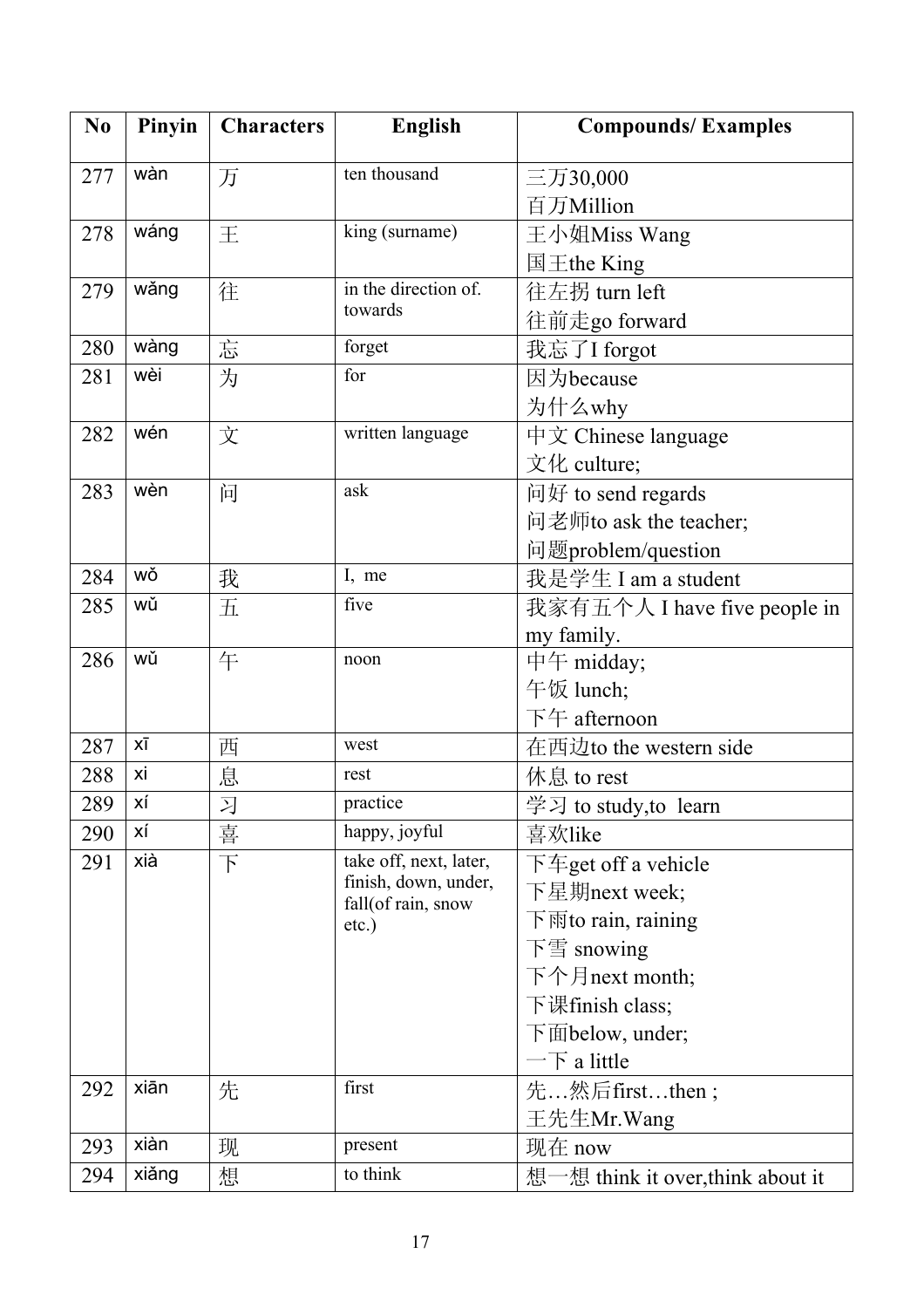| N <sub>0</sub> | Pinyin | <b>Characters</b> | <b>English</b>        | <b>Compounds/Examples</b>        |
|----------------|--------|-------------------|-----------------------|----------------------------------|
|                |        |                   | would like to         | 你想去哪儿? Where would you like      |
|                |        |                   |                       | to go                            |
| 295            | xiǎo   | 小                 | small, young          | 小学 primary school                |
|                |        |                   |                       | 小孩child;                         |
| 296            | xiào   | 校                 | school                | 学校school;                        |
|                |        |                   |                       | 校服school uniform                 |
|                |        |                   |                       | 校车school bus                     |
| 297            | xiào   | 笑                 | Smile, laugh          | 笑话joke                           |
| 298            | xie    | 些                 | some, plural particle | $-\underline{\text{#}}$ several; |
|                |        |                   |                       | 这些these                          |
|                |        |                   |                       | 那些those                          |
| 299            | xiě    | 写                 | write                 | 写字to write character             |
|                |        |                   |                       | 写信to write a letter              |
| 300            | xīn    | 新                 | new                   | 新衣服new clothes                   |
|                |        |                   |                       | 新西兰                              |
| 301            | xīn    | 心                 | heart                 | 开心 happy                         |
| 302            | xìn    | 信                 | letter                | 写信 write a letter                |
| 303            | xīng   | 星                 | star                  | 星期 week;                         |
| 304            | xíng   | 行                 | Okay                  | 行不行? Is that OK?                 |
| 305            | xing   | 姓                 | surname, family       | 你姓什么? What is your surname?      |
|                |        |                   | name                  | 您贵姓?                             |
| 306            | xing   | 兴                 |                       | 高兴 happy                         |
| 307            | xiū    | 休                 | rest                  | 休息take a rest                    |
| 308            | хŭ     | 许                 | permit;               | 许多Many                           |
|                |        |                   |                       | 不许说话Don't talk!                  |
| 309            | xué    | 学                 | to study, to learn    | 学生student                        |
|                |        |                   |                       | 学习to learn, to study             |
| 310            | xuě    | 雪                 | show                  | 下雪 snowing                       |
| 311            | yáng   | 羊                 | sheep                 | 羊毛wool                           |
| 312            | yàng   | 样                 |                       | $-\n#$ the same;                 |
|                |        |                   |                       | 怎么样? how about it? how is?       |
| 313            | yào    | 要                 | want,                 | 不要 don't / don't want            |
| 314            | yé     | 爷                 | grandfather           | 爷爷paternal grandfather           |
| 315            | yě     | 也                 | also, too             | 我也是学生. I'm also a student.       |
| 316            | уī     | 衣                 | clothes               | 衣服 clothes,                      |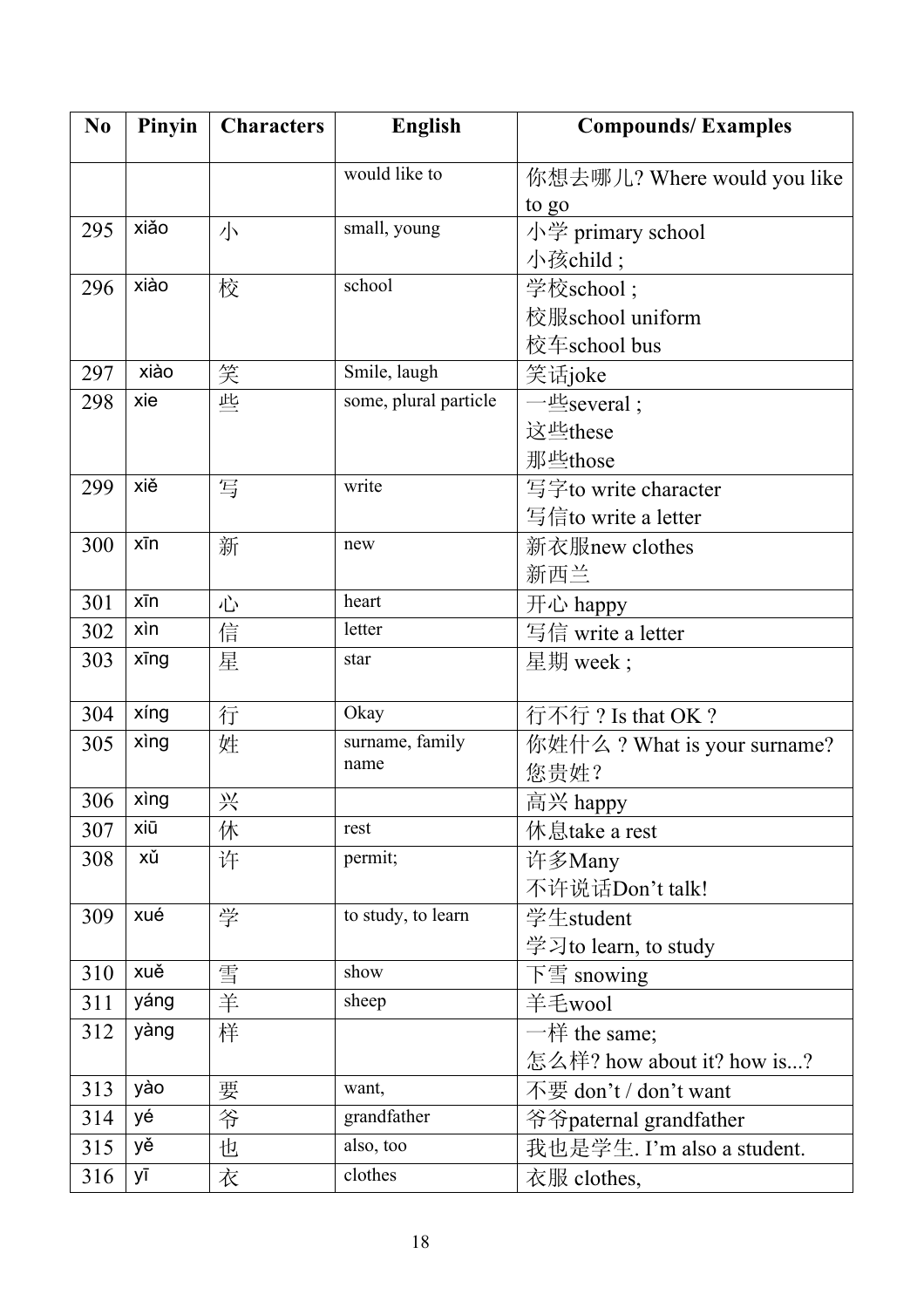| N <sub>0</sub> | Pinyin | <b>Characters</b> | <b>English</b>          | <b>Compounds/Examples</b>               |  |
|----------------|--------|-------------------|-------------------------|-----------------------------------------|--|
|                |        |                   |                         | $\pm \bar{\kappa}$ coat, jacket         |  |
|                |        |                   |                         | 游泳衣 swimming tug                        |  |
|                |        |                   |                         | 睡衣 night gown                           |  |
| 317            | уī     |                   | one                     | 一点儿 a little bit;                       |  |
|                |        |                   |                         | $-\frac{1}{2}$ altogether;              |  |
|                |        |                   |                         | $-$ 样 the same;                         |  |
|                |        |                   |                         | $-\text{\&}$ altogether;                |  |
|                |        |                   |                         | $-\frac{1}{2}$ /L a little while;       |  |
|                |        |                   |                         | $-$ , $\overline{\text{m}}$ as soon as; |  |
| 318            | yì     | 宜                 |                         | 便宜cheap                                 |  |
| 319            | уĭ     | 已                 | already                 | 已经already                               |  |
| 320            | уĭ     | 以                 |                         | 以后after, later                          |  |
|                |        |                   |                         | 一个月以后 a month later                     |  |
| 321            | yì     | 易                 | easy                    | 容易easy                                  |  |
| 322            | yì     | 意                 | meaning, idea           | 意思meaning                               |  |
|                |        |                   |                         | 有意思interesting                          |  |
|                |        |                   |                         | 同意to agree                              |  |
| 323            | yì     | 亿                 | unit of numbers         | billion                                 |  |
| 324            | yīn    | 因                 | cause                   | 因为because, for                          |  |
| 325            | yīn    | 音                 | sound                   | 音乐music                                 |  |
| 326            | yìng   | 应                 | should                  | 应该ought, should                         |  |
| 327            | yīng   | 英                 |                         | 英语English                               |  |
| 328            | yíng   | 迎                 |                         | 欢迎 welcome                              |  |
| 329            | yòng   | 用                 | to use,                 | 有用useful                                |  |
|                |        |                   | with                    | 用笔写字to write with a pen                 |  |
| 330            | yǒu    | 有                 | have, there is (are)    | 有名be famouse;                           |  |
|                |        |                   |                         | 有意思interesting,                         |  |
|                |        |                   |                         | 有的有的somesome                            |  |
| 331            | yǒu    | 友                 | friend                  | 朋友 friend;                              |  |
|                |        |                   |                         | 友好friendly                              |  |
| 332            | yòu    | 又                 | list several conditions | $\chi$ $\chi$ both and                  |  |
| 333            | yòu    | 右                 | right                   | 右边the right side                        |  |
| 334            | уŭ     | 雨                 | rain                    | 下雨 raining                              |  |
|                |        |                   |                         | 雨衣 rain coat                            |  |
|                |        |                   |                         | 下雨天a rainy day                          |  |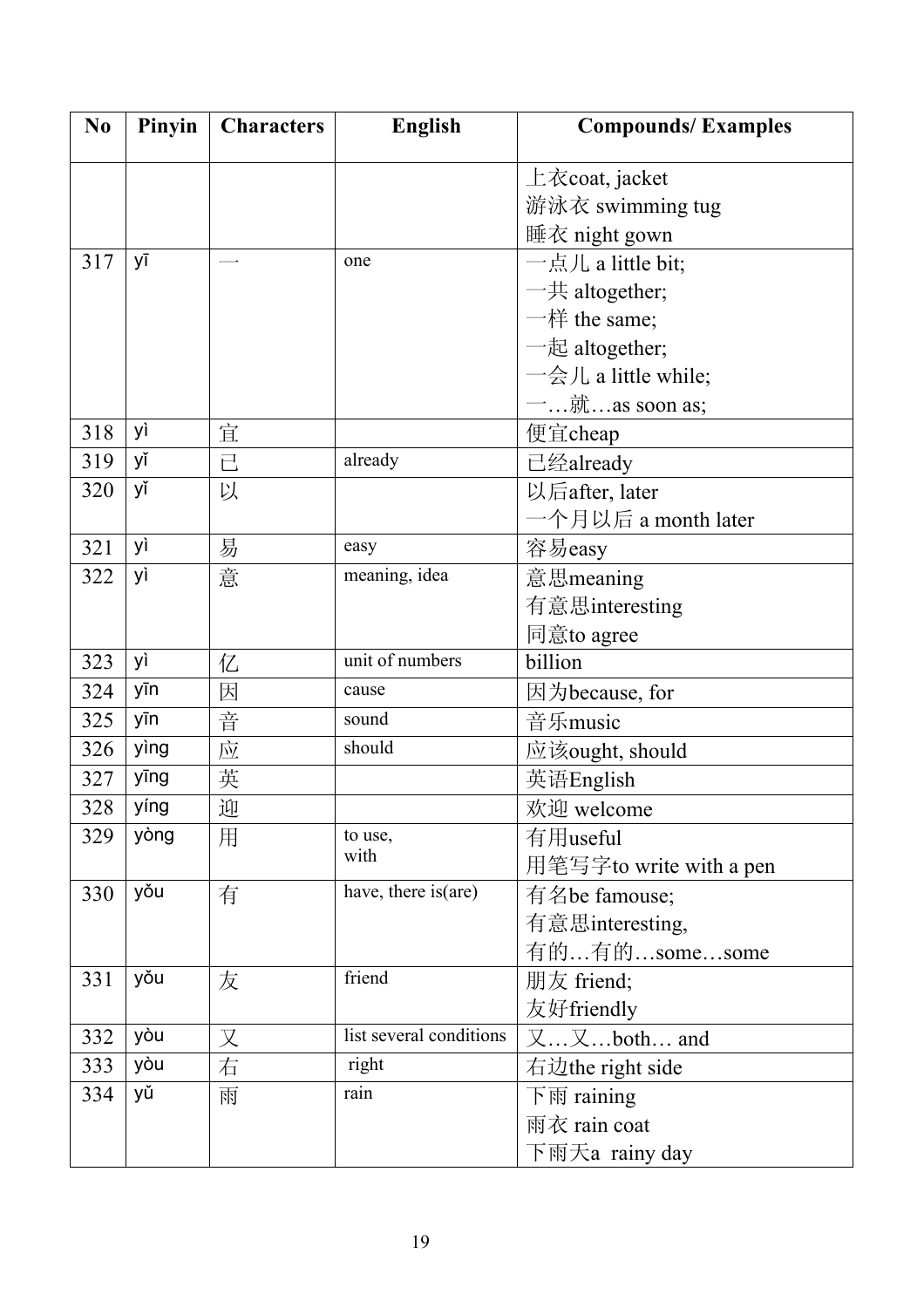| N <sub>0</sub> | Pinyin | <b>Characters</b> | <b>English</b>                       | <b>Compounds/Examples</b>         |  |
|----------------|--------|-------------------|--------------------------------------|-----------------------------------|--|
| 335            | уŭ     | 语                 | language, word                       | 汉语Chinese language                |  |
|                |        |                   | 语言language                           |                                   |  |
| 336            | yuán   | 元                 | unit of currency<br>Chinese (dollar) | $-\overline{\pi}$ one Chinese Yen |  |
| 337            | yuán   | 园                 | park                                 | 公园a park                          |  |
|                |        |                   |                                      | 花园a garden                        |  |
| 338            | yuǎn   | 远                 | far; distant                         | 不远not far                         |  |
| 339            | yuè/lè | 乐                 | music; happy                         | 音乐 music;                         |  |
|                |        |                   |                                      | 快乐 happy;                         |  |
| 340            | yuè    | 月                 | mouth; moon                          | 五月May                             |  |
| 341            | yùn    | 运                 | motion, movement;                    | 运动sports;                         |  |
| 342            | zài    | 再                 | again                                | 再见goodbye                         |  |
| 343            | zài    | 在                 | in, at                               | 在学校 at school                     |  |
|                |        |                   |                                      | 现在 now                            |  |
| 344            | zǎo    | 早                 | early                                | 早上 early morning                  |  |
|                |        |                   |                                      | 早饭breakfast;                      |  |
| 345            | zěn    | 怎                 | (why, what, how)                     | 怎么how;                            |  |
|                |        |                   |                                      | 怎么样?how about it?                 |  |
| 346            | zhàn   | 站                 | bus stop;                            | 车站station, stop, depot            |  |
| 347            | zhāng  | 张                 | surename                             | 张小姐Miss Zhang                     |  |
| 348            | zháo   | 着                 |                                      | 着急 worry                          |  |
| 349            | zhǎo   | 找                 | look for; give change                | 找工作look for a job                 |  |
|                |        |                   |                                      | 找您五块钱. Here is the \$5 change     |  |
| 350            | zhè    | 这                 | this                                 | 这几天recently                       |  |
|                | zhèi   |                   |                                      | 这些 these                          |  |
| 351            | zhēn   | 真                 | really                               | 真好 really good                    |  |
| 352            | zhèng  | 正                 | in the process of<br>doing           | 正在打电话 is on the phone.            |  |
| 353            | zhī    | 知                 | know                                 | 知道know, realise                   |  |
| 354            | zhī    | 只                 | only                                 | 只有only have;                      |  |
|                |        |                   |                                      | 只会can only                        |  |
|                |        |                   |                                      | 只喜欢only like                      |  |
|                |        |                   |                                      | 他只写了一个字。 He only wrote            |  |
|                |        |                   |                                      | one character;                    |  |
| 355            | zhōng  | 钟                 | time, o'clock                        | 三点钟 three o'clock                 |  |
| 356            | zhōng  | 中                 | middle                               | 中间 middle                         |  |
|                |        |                   |                                      | 中午midday                          |  |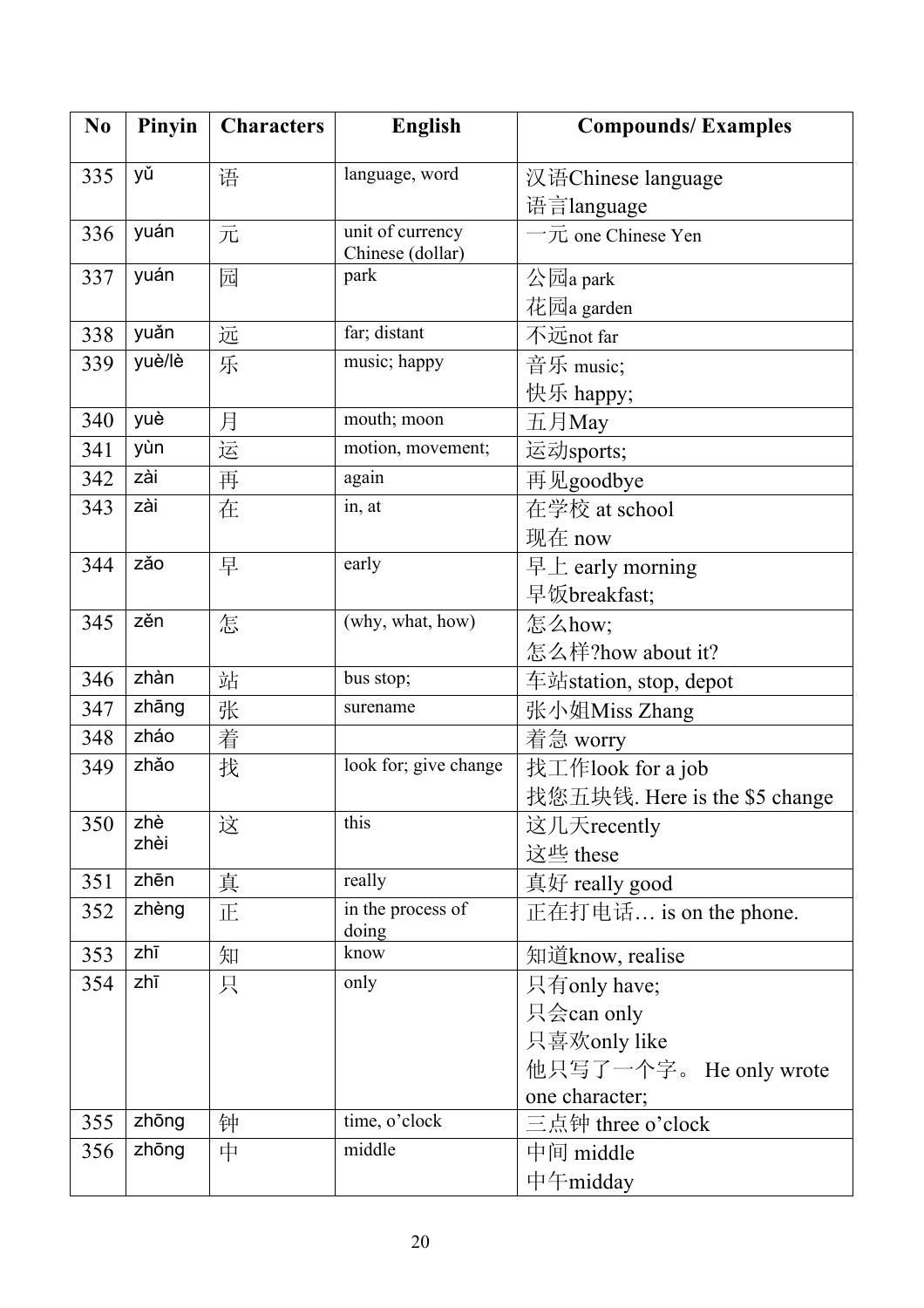| No  | Pinyin | <b>Characters</b> | English                   | <b>Compounds/Examples</b>                        |
|-----|--------|-------------------|---------------------------|--------------------------------------------------|
|     |        |                   |                           | 中学college,                                       |
|     |        |                   |                           | middle school                                    |
|     |        |                   |                           | 中文Chinese                                        |
|     |        |                   |                           | 中国China                                          |
| 357 | zhòng  | 重                 | heavy                     | 重要important                                      |
| 358 | zhù    | 住                 | live, reside              | 我住在北京I live in Beijing                           |
| 359 | zhǔn   | 准                 | approve, allow,<br>permit | 准备 prepare, get ready                            |
| 360 | zhuō   | 桌                 | table, desk               | 桌子 table, desk                                   |
| 361 | zĭ     | 子                 | son, child                | 儿子 son                                           |
|     |        |                   |                           | 孩子child                                          |
| 362 | zì     | 字                 | character, word           | 写字write characters;                              |
| 363 | zì     | 自                 | oneself                   | 自行车 bicycle;                                     |
|     |        |                   |                           | 我自己myself; 你自己yourself                           |
| 364 | zŏu    | 走                 | walk; go; be off,         | 走出去walk outside                                  |
|     |        |                   | leave                     | $\pm$ $\overline{\mathrm{f}}$ has left, has gone |
| 365 | zú     | 足                 | foot                      | 足球football                                       |
| 366 | zuì    | 最                 | most                      | 最近 recently                                      |
|     |        |                   |                           | 最后 last lastly                                   |
|     |        |                   |                           | 你最好 you'd better                                 |
| 367 | zuó    | 昨                 | yesterday                 | 昨天 yesterday                                     |
| 368 | zuǒ    | 左                 | left                      | 左边/面left side                                    |
| 369 | zuò    | 做                 | make, do                  | 做饭do the cooking, prepare a meal; 做              |
|     |        |                   |                           | 功课do home work                                   |
| 370 | zuò    | 坐                 | sit                       | 坐车 take a bus, by bus;                           |
|     |        |                   |                           | 请坐 please sit down                               |

### **Measure words**

| N <sub>0</sub> | Pinyin | <b>Characters</b> | English                        | <b>Examples</b>                            |
|----------------|--------|-------------------|--------------------------------|--------------------------------------------|
|                | gè     |                   | General measure<br>word        | 两个人, two people                            |
|                | kŏu    |                   | Mouth or counter for<br>people | 你家有几口人? How many people in<br>your family? |
|                | zhī    | 只                 | Measure word for               | 我有三只鸟。I have three birds.                  |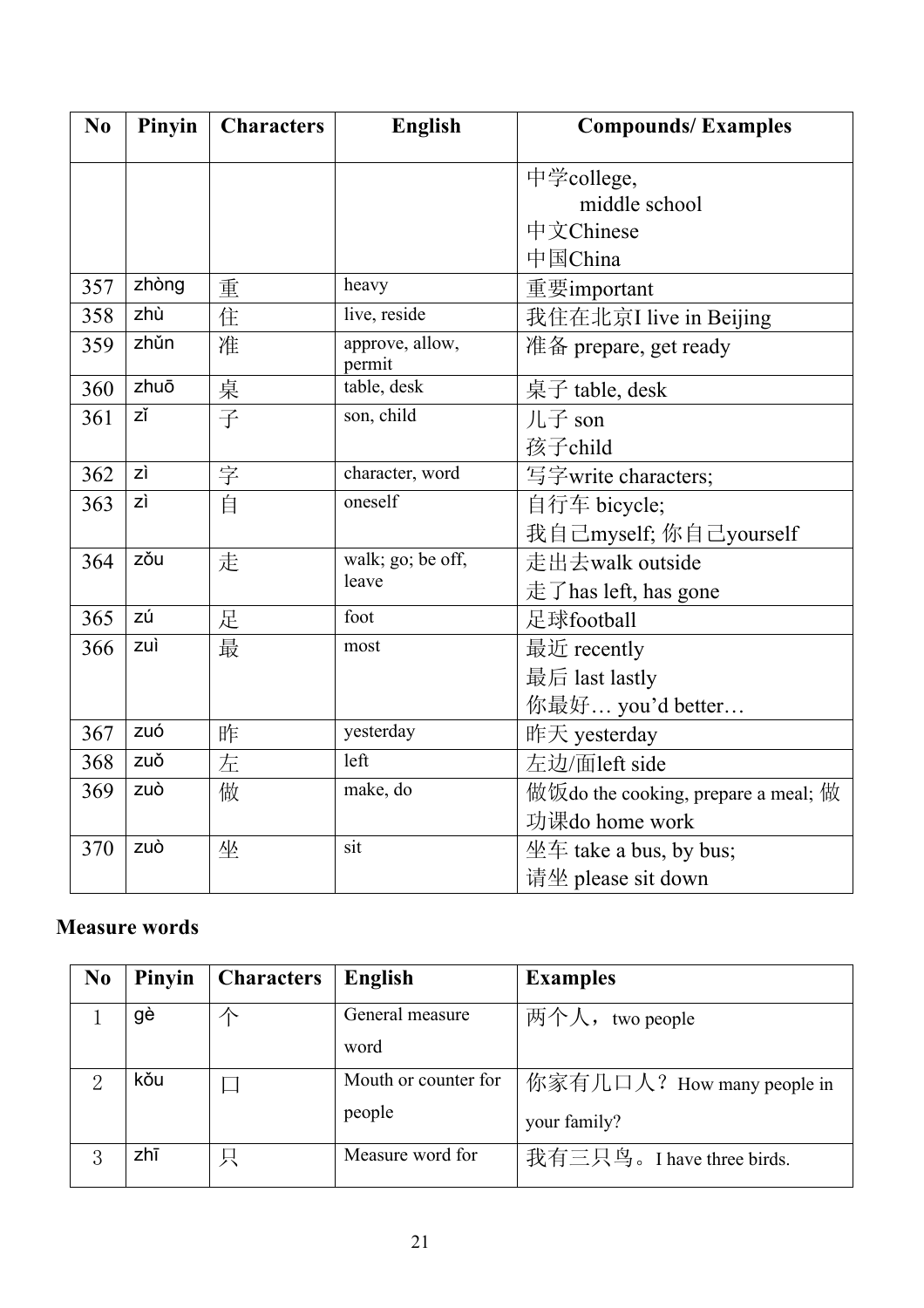|                |         |    | certain animals      |                                    |
|----------------|---------|----|----------------------|------------------------------------|
| $\overline{4}$ | tiáo    | 条  | Measure word for     | 我买了两条鱼。I bought two fish.          |
|                |         |    | long and flexible    |                                    |
|                |         |    | animals              |                                    |
| 5              | pī      | 匹  | Counter for horses   | 五匹马。Five horses.                   |
| 6              | běn     | 本  | Counter for books    | 三本书。Three books                    |
| $\overline{7}$ | zhāng   | 张  | Couner for sheets    | 四张纸。Four pieces of paper.          |
| 8              | píng    | 瓶  | Counter for bottlles | 十瓶酒。Ten bottles of wine.           |
|                |         |    | of liquid            |                                    |
| 9              | bēi     | 杯  | Counter for cups of  | 六杯水。Six cups of water.             |
|                |         |    | liquid               |                                    |
| 10             | gōngjīn | 公斤 | kilogram             | 一公斤大米。One kilogram of rice.        |
| 11             | kuài    | 块  | Piece or counter for | 一块蛋糕。One piece of cake.            |
|                |         |    | currency unit        | 一块钱。One dollar.                    |
| 12             | bāo     | 包  | pack                 | $\equiv$ 包糖. Three packs of candy. |
| 13             | jiàn    | 件  | Counter for clothes  | 两件衣服。Two pieces of clothes.        |

# **Expressions**

| <b>Daily greetings</b>      | níhǎo/zǎo         | 你好/早!    |
|-----------------------------|-------------------|----------|
|                             | níhảoma?          | 你好吗?     |
|                             | wǒhěnhǎò, xièxie  | 我很好, 谢谢。 |
|                             | lăoyéye, nínhão ! | 老爷爷,您好!  |
| Goodbye                     | zàijiàn           | 再见!      |
|                             | míngtiān jiàn !   | 明天见!     |
| <b>Chinese New Year and</b> | gōngxĭfācái !     | 恭喜发财!    |
| birthday greetings          |                   |          |
|                             | xīnnián kuàilè!   | 新年快乐!    |
|                             | Shēngrì kuàilè !  | 生日快乐!    |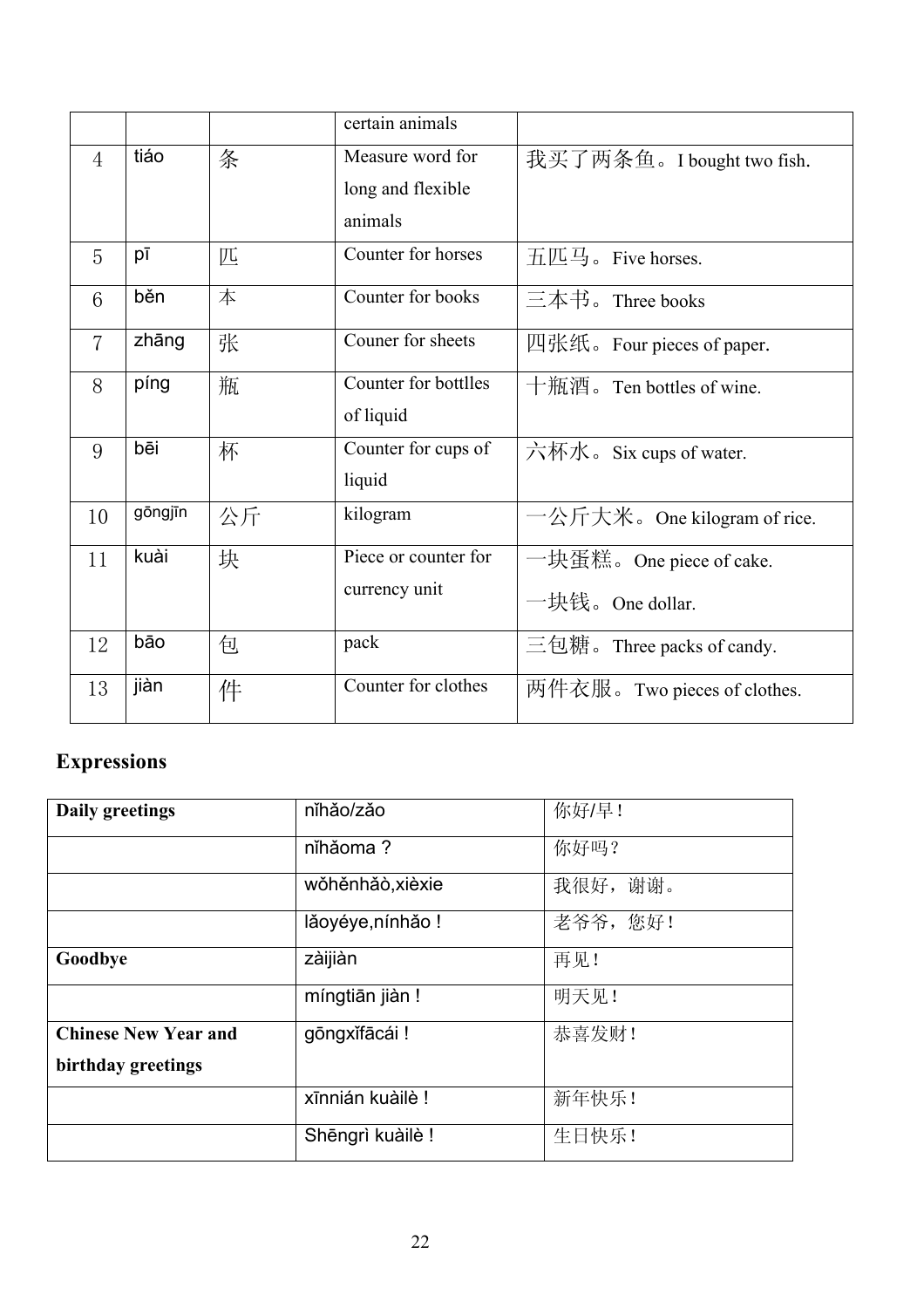|                               | zhùnǐmen xìngfú.       | 祝你们幸福。        |
|-------------------------------|------------------------|---------------|
| <b>Thanks and apologies</b>   | duìbùqǐ                | 对不起。          |
|                               | méi guānxi             | 没关系。          |
|                               | xièxiè nǐ              | 谢谢你。          |
|                               | búyòng xiè             | 不用谢。          |
|                               | duō xiè                | 多谢。           |
|                               | búyòng kèqì            | 不用客气。         |
|                               | bié kègì               | 别客气。          |
|                               | zhēn bàoqiàn           | 真抱歉。          |
|                               | méi shénme             | 没什么。          |
| After a compliment            | năli, năli             | 哪里,哪里。        |
|                               | bùxíng, búxíng         | 不行,不行。        |
| <b>Classroom instructions</b> | gāi shuí(shéi) le?     | 该谁了?          |
|                               | gāi nǐ le!/gāi tā lē!  | 该你了!/该他了!     |
|                               | duì búduì? duì./búduì. | 对不对? / 对/ 不对。 |
|                               | hénhǎo/fēicháng hǎo.   | 很好。/非常好。      |
|                               | qílì ! / qǐngzuò !     | 起立!/请坐。       |
|                               | qing jin.              | 请进。           |
|                               | qing ānjing!           | 请安静!          |
|                               | dà shēng diǎn.         | 大声点。          |
|                               | zài shuō yí cì.        | 再说一次。         |

| <b>Introducing</b> | Pronoun $+$ shi | 我是小明。                    | I am Xiao ming            |
|--------------------|-----------------|--------------------------|---------------------------|
| themselves         | 是 $+$ name.     |                          |                           |
| and others         |                 |                          |                           |
|                    | Pronouns:       | 你、我、他、她、它、你们、我们、他们、这(些)、 |                           |
|                    |                 | 那(些)                     |                           |
| <b>Asking for</b>  | 姓               | 你姓什么?                    | What is your family name? |
| and giving         | 名字              | 你叫什么名字?                  | What is your name?        |
| personal           |                 |                          |                           |
| details:           |                 |                          |                           |
| <b>Asking</b>      | Pronoun/noun/   | -你几岁(了)?                 | How old are you?          |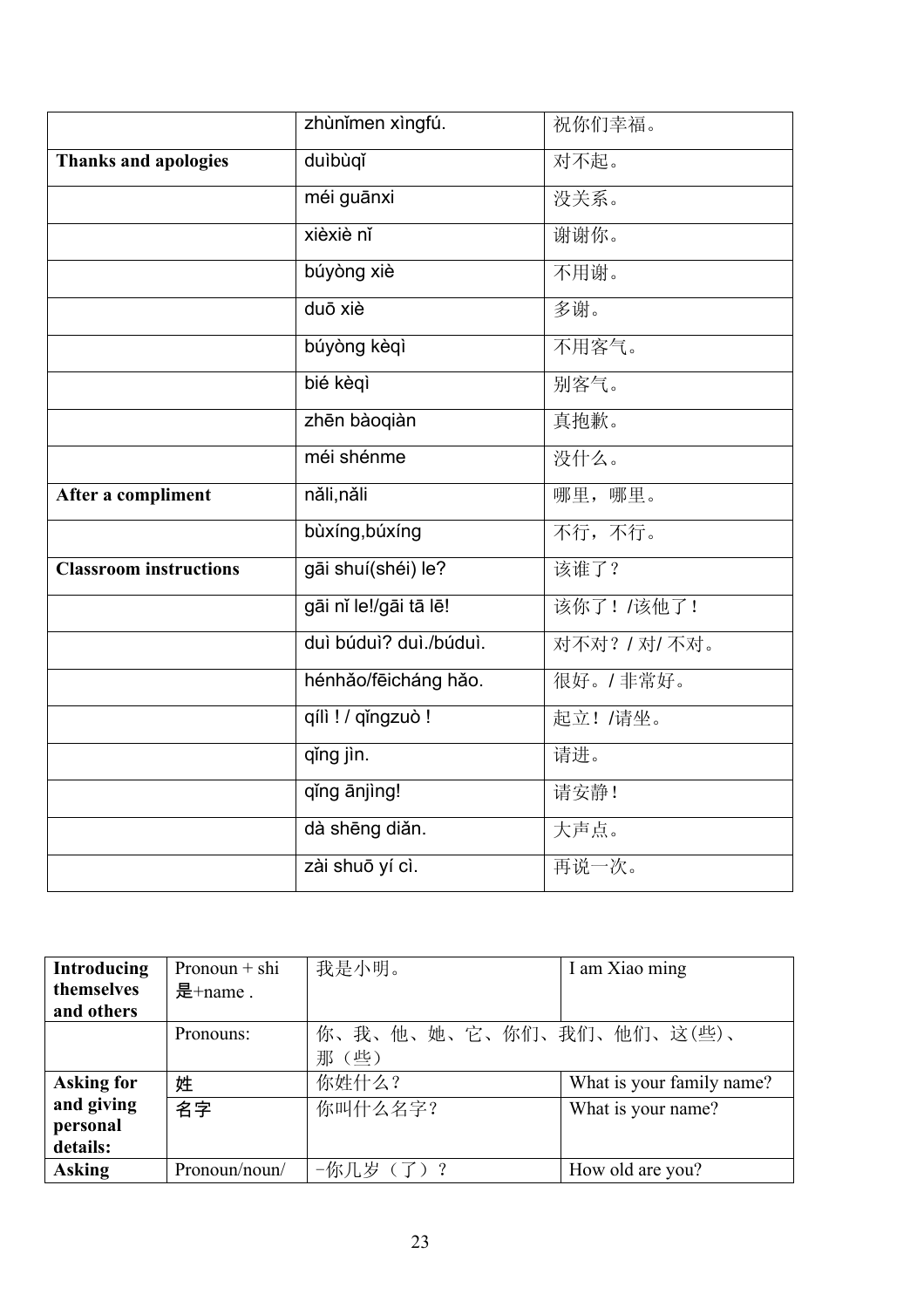| about age                     | $name + inter$                   | 一我…岁(了)。                                     |                                        | I am                                   |  |
|-------------------------------|----------------------------------|----------------------------------------------|----------------------------------------|----------------------------------------|--|
|                               | rogative/number                  | 小明多大?                                        |                                        | How old is Xiao ming?                  |  |
|                               |                                  | 爷爷多大年纪?                                      |                                        |                                        |  |
|                               |                                  | 你属什么?                                        |                                        | What zodiac sign are you?              |  |
| <b>Asking</b><br>about        |                                  | Pronoun +shi 是 +n哪 + country 国+ ren人?        |                                        |                                        |  |
| nationality                   |                                  | Pronoun +shi 是 + country 国 + ren $\lambda$ . |                                        |                                        |  |
| <b>Asking</b>                 |                                  | Pronoun + zhu 住+zai 在+nar/nail 哪儿/哪里?        |                                        |                                        |  |
| where<br>someone<br>lives     |                                  | Pronoun + zhu 住+zai 在+place/city.            |                                        |                                        |  |
| <b>Asking</b>                 | Subject + zuo做+shenme $\#2$ ?    |                                              |                                        |                                        |  |
| about                         | Pronoun + shi $\pm$ +occupation. |                                              |                                        |                                        |  |
| occupation                    |                                  | Subject +shi 是+occupation +ma 吗?             | 我是/不是。                                 |                                        |  |
| <b>Asking</b><br>about family | 你家(里)有几口人?                       |                                              | have?                                  | How many family members do you         |  |
|                               | 我家有 …… 口人。                       |                                              |                                        | My famili has ?                        |  |
|                               | 你家有什么人?                          |                                              |                                        | What family members do you have?       |  |
|                               | 我家有爸爸、妈妈和一个弟弟。                   |                                              |                                        | Father, mother and one little brother. |  |
| Identifying                   | Zhe /na /ta +shi                 | 这/那是/谁/什么?                                   |                                        | Who/what is this/that?                 |  |
| people,                       | +interrogative/                  | 这是我爷爷。                                       |                                        | This is my grandfather.                |  |
| things                        | noun                             | 他是谁?                                         |                                        | Who is he?                             |  |
|                               |                                  | 他是我爸爸                                        |                                        | He is my father.                       |  |
| <b>Using</b><br>numbers       | 我会数零到一百。                         |                                              |                                        | I can count 0 to one hundred           |  |
| <b>Time</b>                   | 几点了?                             |                                              |                                        | What is the time?                      |  |
| expressions                   | 什么时候?                            |                                              | When?                                  |                                        |  |
|                               | 点、一刻、半、四十五分                      |                                              | O'clock/a quarter/half/ three quarters |                                        |  |
|                               | 今天星期几?                           |                                              | What is the day today?                 |                                        |  |
| Weekdays                      | 今天星期一、星期六                        |                                              | Today is Monday /Saturday              |                                        |  |
|                               | 今天星期日/星期天                        |                                              | Today is Sunday.                       |                                        |  |
| <b>Dates</b>                  | 年、月、日                            |                                              | Year / month/ date                     |                                        |  |
|                               | 今天几月几号?                          |                                              | What is the date today?                |                                        |  |
|                               | 你的生日是几月几号?                       |                                              | When is your birthday?                 |                                        |  |
| money                         | 钱、分、毛、块                          |                                              | Money/cent/dollar                      |                                        |  |
|                               | Subject +多少钱<br>$-$ (个)          | 热狗多少钱一个?                                     |                                        | How much is a hotdog?                  |  |
|                               |                                  | 两块三毛五                                        | 2.35Y                                  |                                        |  |
| <b>Shopping</b>               | 有+noun+吗? 有/没有                   |                                              |                                        |                                        |  |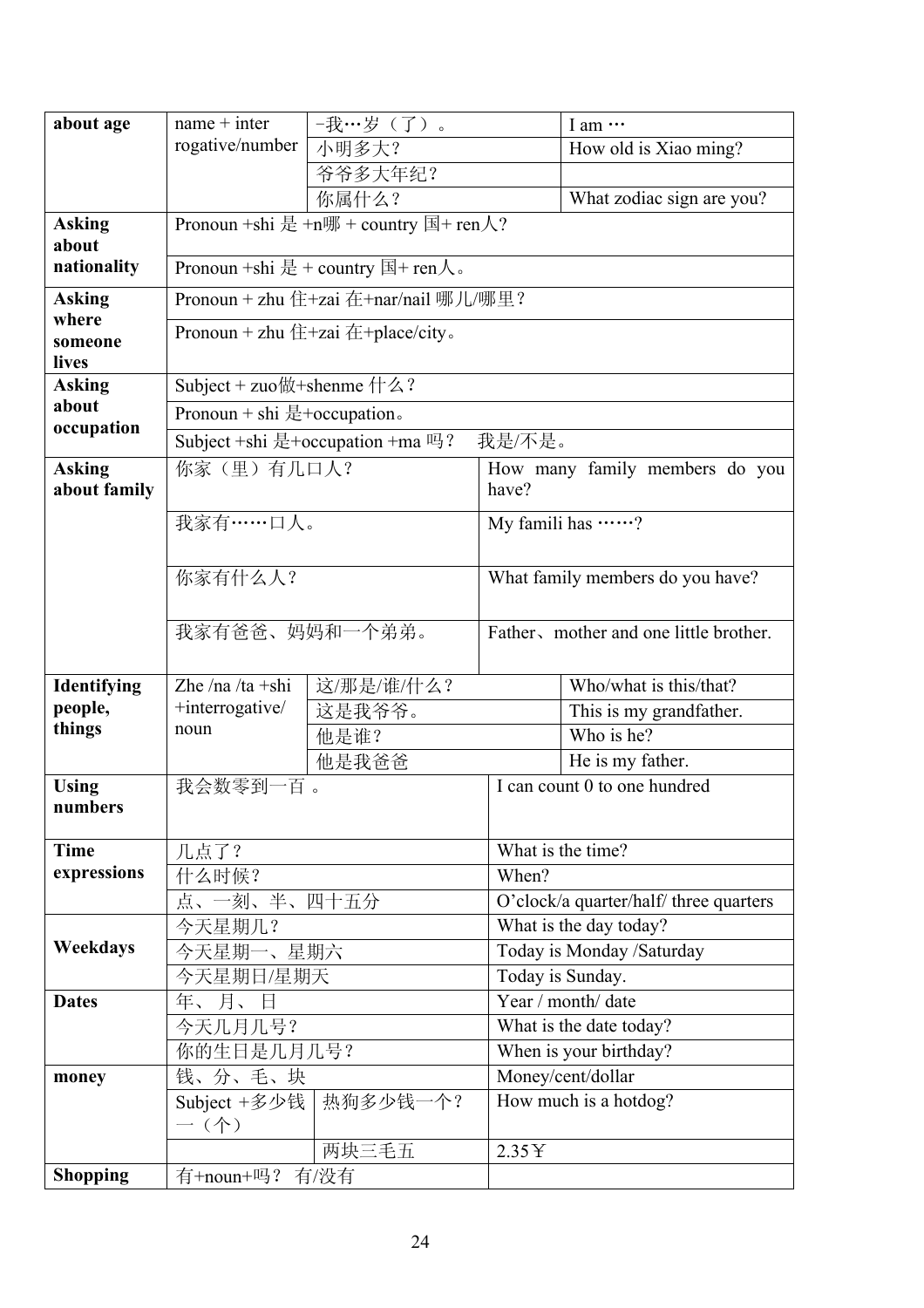|                    | 这件毛衣多少钱?<br>这<br>+measure                                           |        |        | How much is this sweater?                        |                                      |                                         |
|--------------------|---------------------------------------------------------------------|--------|--------|--------------------------------------------------|--------------------------------------|-----------------------------------------|
|                    | 这件毛衣一百块<br>word $+$ noun $+$ $\frac{2}{3}$                          |        |        |                                                  | This sweater is \$100.               |                                         |
|                    | 少钱?<br>钱。                                                           |        |        |                                                  |                                      |                                         |
| <b>Telephone</b>   | 喂、请问、等一下、电话号码、                                                      |        |        |                                                  | Hello // May I ask?                  |                                         |
| expressions        | 多少号、打错了、对不起、没关                                                      |        |        |                                                  |                                      | Wait for a moment // telephone number// |
|                    | $\overline{\mathcal{F}}$ , yāo = yī —                               |        |        | What number $//$ wrong number $//$ sorry $//$ it |                                      |                                         |
|                    |                                                                     |        |        |                                                  | doesn't matter.                      |                                         |
|                    | Person wanted +zai 在+place 吗?                                       |        |        | 请问,王老师在                                          | Excuse me, is Miss                   |                                         |
|                    |                                                                     |        |        | 家吗?                                              |                                      | Wang at home?                           |
| <b>Possessions</b> | Pronoun/name                                                        |        | 这是谁的书? |                                                  | Whose book is this?                  |                                         |
|                    | +de 的                                                               |        |        |                                                  |                                      |                                         |
|                    | 我的、你的、他的、她的、它                                                       |        |        |                                                  | My /your/his/her/its//your/our/their |                                         |
|                    | 的、你们的、我们的、                                                          |        | 他们的    |                                                  |                                      |                                         |
| <b>Describing</b>  | Subject + hěn $\frac{\pi}{k+1}$                                     |        | 他很高。   |                                                  | He is tall.                          |                                         |
| people             | adjective                                                           |        |        |                                                  |                                      |                                         |
|                    | Subject<br>$+b \dot{u}$                                             |        | 不 她不高。 |                                                  | She is not tall.                     |                                         |
|                    | +adjective                                                          |        |        |                                                  |                                      |                                         |
|                    | Subject +you有                                                       |        | 他有一个   |                                                  | He has a big head.                   |                                         |
|                    | measure word +                                                      |        | 大头。    |                                                  |                                      |                                         |
| <b>Describing</b>  | $adjective + noun$                                                  |        |        |                                                  |                                      |                                         |
| places             | 这是什么地方?                                                             |        |        | Where is this?<br>This is my house.              |                                      |                                         |
|                    | 这是我(的)家。                                                            |        |        | My house has a living room.                      |                                      |                                         |
|                    | 我家有个一客<br>Subject +you $\bar{f}$<br>+measure word<br>厅。<br>$+$ noun |        |        |                                                  |                                      |                                         |
|                    |                                                                     |        |        |                                                  |                                      |                                         |
| <b>Describing</b>  | 我家有一只黑色的狗。                                                          |        |        |                                                  | My family has a black dog.           |                                         |
| things and         | 我的书包很漂亮。                                                            |        |        | My schoolbag is pretty.                          |                                      |                                         |
| animals            |                                                                     |        |        |                                                  |                                      |                                         |
| <b>Asking</b>      | Zhe shi这是                                                           |        | 这是你家吗? |                                                  | Is this your house?                  |                                         |
| where              | +place + $\mathbb{E}$ ?                                             |        | 这是哪儿?  |                                                  | Where is this?                       |                                         |
|                    | nar 哪儿?                                                             |        |        |                                                  |                                      |                                         |
|                    | Person /Place /thing +在哪儿?                                          |        |        |                                                  |                                      |                                         |
|                    | Zai在+place + $(\mathbb{H})$                                         |        |        |                                                  |                                      |                                         |
| <b>Talking</b>     | Time noun +tianqi 天气+hen很                                           |        |        |                                                  | 今天天气很好/很冷                            | Today the weather is                    |
| about              | +adjective                                                          |        |        | /很热---                                           |                                      | fine /cold /hot---.                     |
| weather            | Time noun + verb phrase.                                            |        |        |                                                  | 今天下雨/下雪/刮                            | It rained/snowed/ is                    |
|                    |                                                                     |        | 风.     |                                                  | windy today                          |                                         |
| Location           | Person +verb                                                        |        | 他住在哪儿? |                                                  | Where does he live?                  |                                         |
| /position          | +zai nar 在哪                                                         |        |        |                                                  |                                      |                                         |
| expressions        | 儿?                                                                  |        |        |                                                  |                                      |                                         |
|                    | Subject + $verb$                                                    |        | 他住在北京  |                                                  | He lives in Beijing.                 |                                         |
|                    | $+$ zai $#$ +place                                                  |        |        |                                                  |                                      |                                         |
|                    | Subject + zai                                                       |        | 我的书包在哪 |                                                  | Where is my schoolbag?               |                                         |
|                    | nar 在哪儿?                                                            | $JL$ ? |        |                                                  |                                      |                                         |
|                    | zai $E$ + place +                                                   |        | 在桌子上。  |                                                  | On the table.                        |                                         |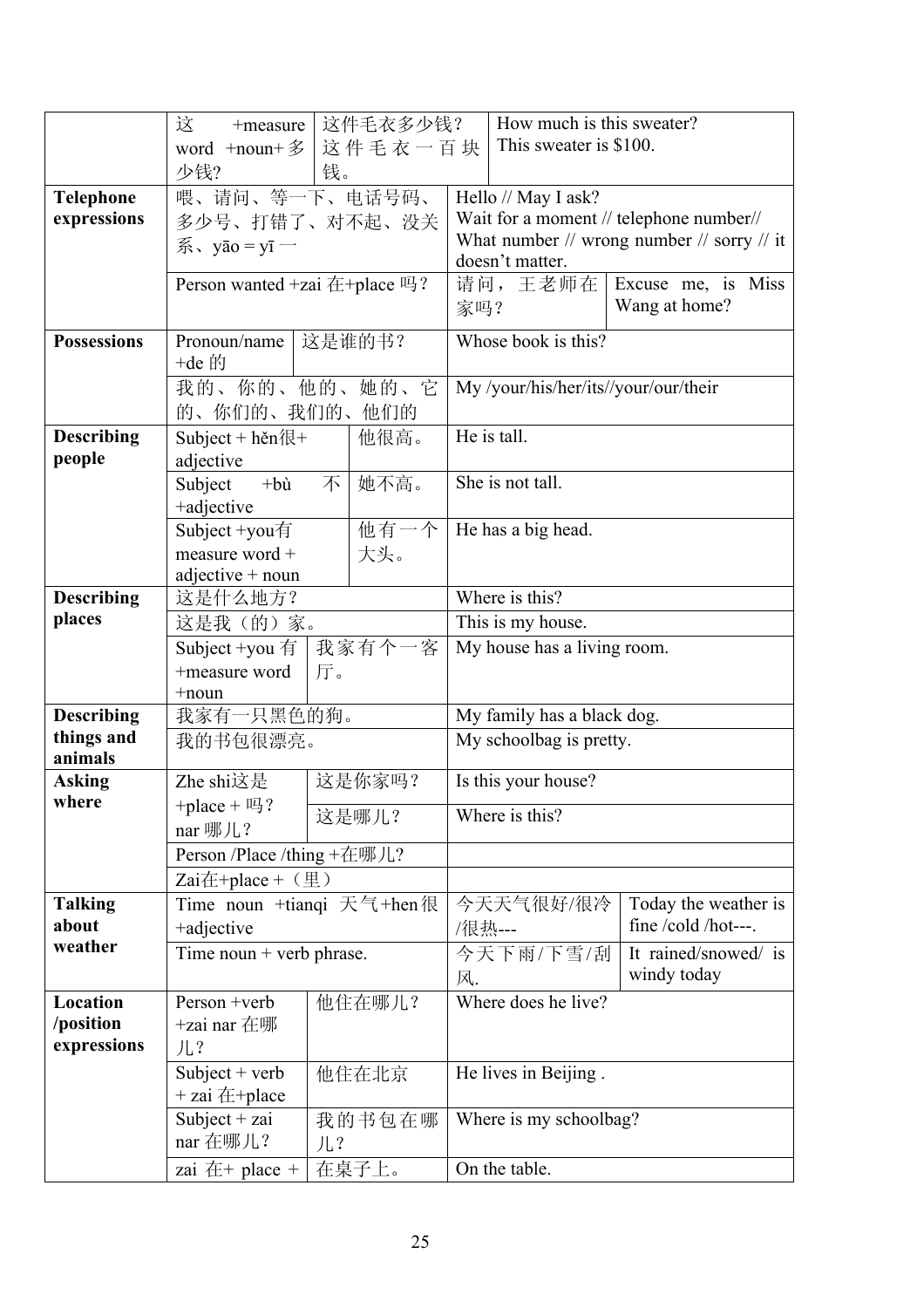|                     | location word                     |             |                                              |
|---------------------|-----------------------------------|-------------|----------------------------------------------|
|                     | Subject + zai                     | 你们在哪儿吃      | Where do you eat?                            |
|                     | nar 在哪儿+                          | 饭?          |                                              |
|                     | verb phrase                       |             |                                              |
|                     | Subject + $zai$                   | 我们在家里吃      | We eat at home.                              |
|                     | 在+noun+verb                       | 饭。          |                                              |
| <b>Some</b>         | Zai $\pm$ shang $\pm$ sia $\mp$ s |             | In/on/under/front/back/left/right/ opposite/ |
| position            | qianmian/bian 前                   | 面<br>/ 边、   | nearby/east/west/south/east                  |
| words               | houmian/bian后面/边、                 | zuo左面/      |                                              |
|                     | 边、you右面/边、dui对面、                  |             |                                              |
|                     | pangbian旁边、dong东边/面、xi            |             |                                              |
|                     | 西边/面、nan南面/边、bei北边/               |             |                                              |
|                     | 面                                 |             |                                              |
| <b>Simple</b>       | Place $+$ zai nar                 | 办公室在哪       | Where is the office?                         |
| directions          | 在哪儿?                              | $JL$ ?      |                                              |
|                     | place+ zai $#$ +                  | 办公室在图书      | The office is beside the library.            |
|                     | $(place)+$                        | 馆旁边         |                                              |
|                     | position word                     |             |                                              |
|                     | Wang往+                            | 往前走/往左拐/    | Go ahead/turn left/ turn right               |
|                     | position word                     | 往右拐         |                                              |
|                     | $+$ verb                          |             |                                              |
| <b>Feelings and</b> | Subject +                         | 他怎么了?       | What's wrong with him?                       |
| opinions            | zenmele怎么                         |             |                                              |
|                     | $\overline{J}$ ?                  |             |                                              |
|                     | Subject+                          | 他饿了。        | He is hungry.                                |
|                     | adjective + le $\overline{J}$     |             |                                              |
|                     | Subject+ hen $R$                  | 她很饿。        | She is very hungry.                          |
|                     | Subject $+$                       |             |                                              |
|                     | Subject $+$                       | 这本书怎么       | How do you think about this book?            |
|                     | zenmeyang怎么                       | 样?          |                                              |
|                     | 样?                                | 很有意思。       | Very interesting.                            |
|                     | Subject + $(bu)$                  | 我(不)喜欢      | I (don't) like watching TV.                  |
|                     | xihuan/ai                         | 看电视         |                                              |
|                     | (不)喜欢/爱                           |             |                                              |
|                     | $+$ verb/noun                     |             |                                              |
|                     | Subject $+$                       | 我会/能/可以唱    | I can sing.                                  |
|                     | hui/neng/keyi/                    | 歌           |                                              |
|                     | 会/能/可以                            |             |                                              |
|                     | $+$ verb                          |             |                                              |
|                     | Subject+verb+                     | 他打得-<br>一般。 | He plays no well.                            |
|                     | de得+adverb                        | 为什么?        | Why?                                         |
|                     |                                   | 因为他跑得不      | Because he can not run fast.                 |
|                     |                                   | 快           |                                              |
|                     |                                   | 我弹琴弹得很      | I play piano very well                       |
|                     |                                   | 好           |                                              |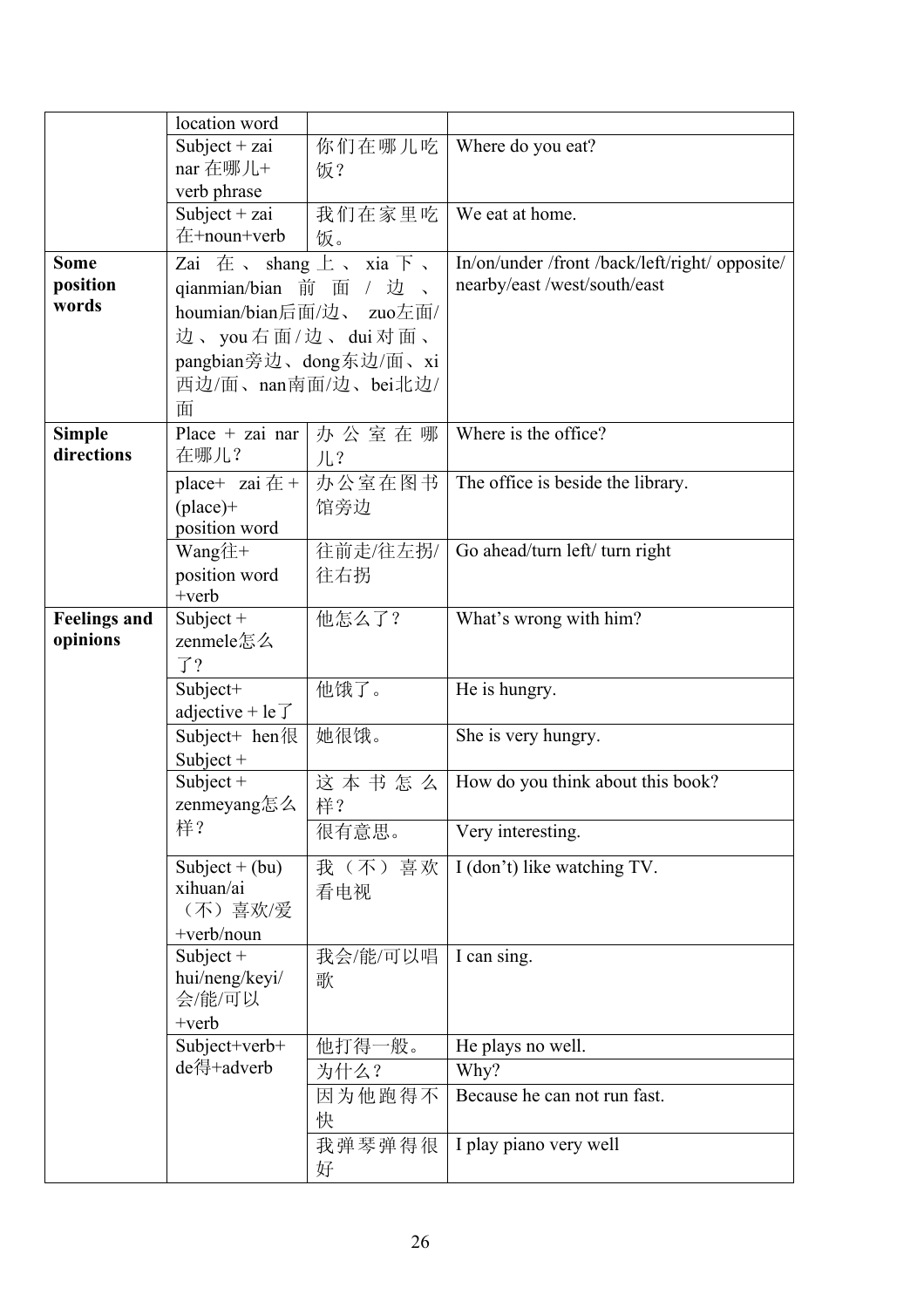| Comparing         | Subject A +bi比                                                | 我比兰兰高。           | I am taller than Lanlan                                   |  |
|-------------------|---------------------------------------------------------------|------------------|-----------------------------------------------------------|--|
| and               | $+$ Subject B                                                 |                  |                                                           |  |
| contrasting       | +adjective                                                    |                  |                                                           |  |
|                   | Subject $A +$                                                 | 我没有兰兰            | I am not as fat as Lanlan                                 |  |
|                   | meiyou没有+                                                     | 胖。               |                                                           |  |
|                   | Subject $B +$                                                 |                  |                                                           |  |
|                   | adjective                                                     |                  |                                                           |  |
|                   | Subject A +he                                                 | 兰兰和我一样           | Lanlan is the same age as me.                             |  |
|                   | $#H +$ Subject B                                              | 大。               |                                                           |  |
|                   | +yiyang一样                                                     |                  |                                                           |  |
|                   | +adjective                                                    |                  |                                                           |  |
|                   | Subject plural<br>+doushi都是+                                  | 我们都是十二           | All of us are 12 years old.                               |  |
|                   |                                                               | 岁。               |                                                           |  |
|                   | noun phrase.                                                  |                  | Which do you like, trousers or skirt?                     |  |
|                   | Subject $+$<br>xihuan喜欢                                       | 你喜欢裤子还<br>是(喜欢)裙 |                                                           |  |
|                   | +object $A +$                                                 |                  |                                                           |  |
|                   | haishi 还是 (+                                                  | 子。               |                                                           |  |
|                   | 喜欢) +object                                                   |                  |                                                           |  |
|                   | B                                                             |                  |                                                           |  |
| <b>Expressing</b> | Subject $+$                                                   | 为什么不去看           | Why didn't you go to see a movie?                         |  |
| opinions          | weishenme为什                                                   | 电影?              |                                                           |  |
| with reasons      | $\measuredangle$ + verb                                       |                  |                                                           |  |
|                   | phrase/adjective                                              | 大伟为什么没           | Why didn't Dawei go to school?                            |  |
|                   | phrase                                                        | 去上学?             |                                                           |  |
|                   | yinwei 因 为 +                                                  | 因为我要做功           | Because I have homework to do.                            |  |
|                   | phrase/<br>verb                                               | 课。               |                                                           |  |
|                   | adjective phrase                                              | 因为他病了,           | He is sick, so he didn't go to school.                    |  |
|                   |                                                               | 所以他没去。           |                                                           |  |
| <b>Intentions</b> | Subject + verb +                                              | 你想/要吃炒面          | Do you want fried noodles?                                |  |
| and future        | noun +ma 吗?                                                   | 吗?               |                                                           |  |
| plans             | Subject $+$ xiang                                             | 你想什么时候           | When do you want to go to China?                          |  |
|                   | 想+time word +                                                 | 去中国?             |                                                           |  |
|                   | verb                                                          | 我想明年去。           | I want to go next year.                                   |  |
|                   | /time<br>Subject                                              | 我们明天去公           | How about going to the park tomorrow?                     |  |
|                   | word+<br>verb                                                 | 园,好吗?            |                                                           |  |
|                   | phrase+zenme                                                  |                  |                                                           |  |
|                   | yang 怎 么 样                                                    |                  |                                                           |  |
|                   | /haoma好吗?                                                     |                  |                                                           |  |
| <b>Agreement</b>  | 好主意!                                                          |                  | Good idea!                                                |  |
| and               | 我同意!                                                          |                  | I agree.                                                  |  |
| disagreemen<br>t  | 我不同意!                                                         |                  | I don't agree.                                            |  |
| Question          | Some interrogative words                                      |                  |                                                           |  |
| formation         |                                                               |                  | Shenme什么 ji几 jisui几岁 jikou几口 shui/shei谁 duoda多大 na哪 nar哪儿 |  |
|                   | zainar在哪儿 nali哪里 jidian几点 xingqiji星期几 jiyue几月 jihao几号 na'nian |                  |                                                           |  |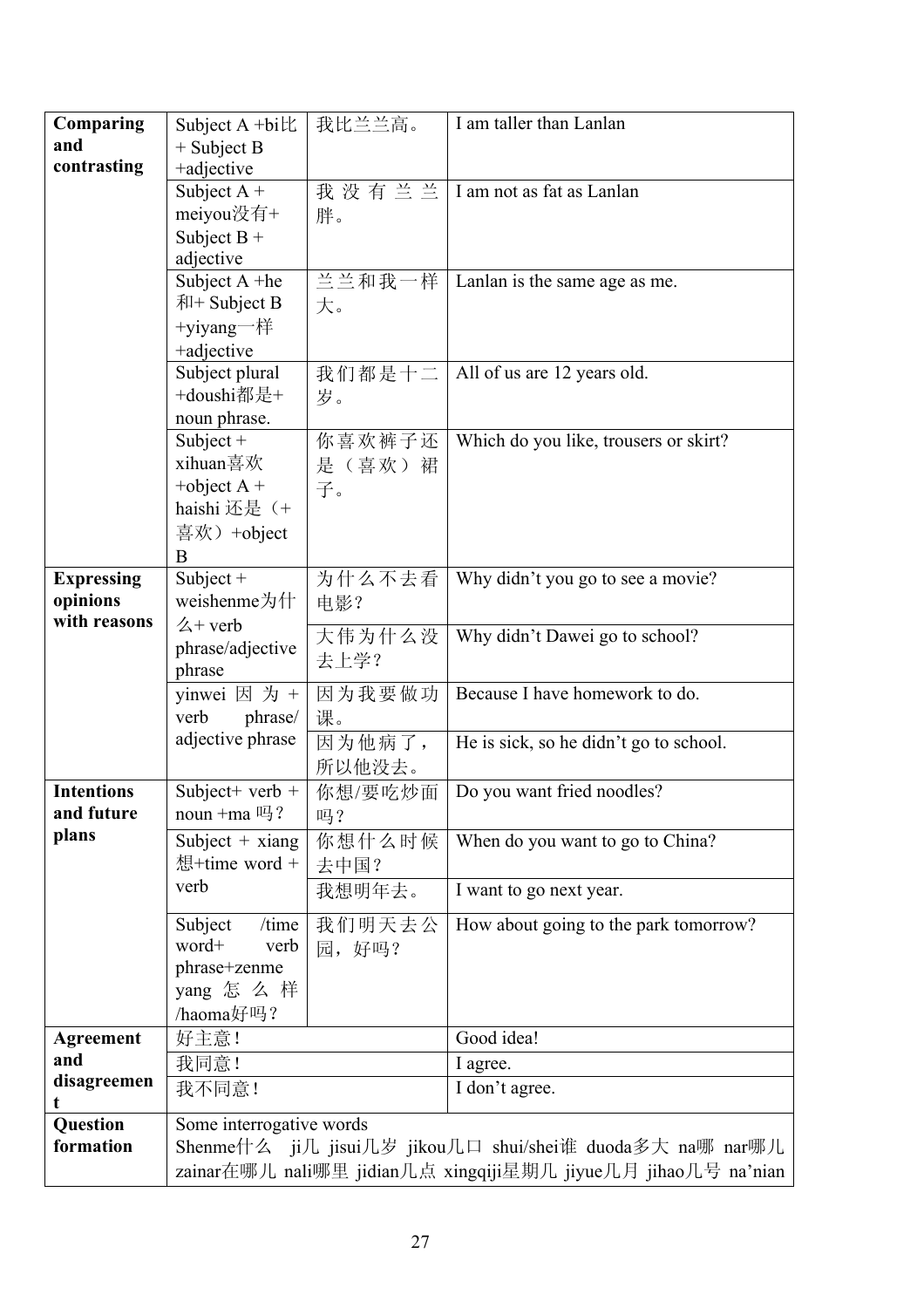|                                                                  | 哪年 zenmele怎么了 jici几次 zenmeyang怎么样duoshao多少 shenmeshihou 什<br>么时候 weishenme为什么 zenmezheme怎么这么 zenmename怎么那么                                                                                  |                          |                                                                                                                                                                                                                                                                                                   |  |
|------------------------------------------------------------------|---------------------------------------------------------------------------------------------------------------------------------------------------------------------------------------------|--------------------------|---------------------------------------------------------------------------------------------------------------------------------------------------------------------------------------------------------------------------------------------------------------------------------------------------|--|
|                                                                  | Use of ma吗                                                                                                                                                                                  |                          | Subject+ verb+ ma吗?                                                                                                                                                                                                                                                                               |  |
|                                                                  | Use of ni ne你呢                                                                                                                                                                              |                          | Statement + ni ne你呢?                                                                                                                                                                                                                                                                              |  |
| Some time<br>words and<br>sequence<br>expressions                |                                                                                                                                                                                             |                          | Mingtian 明天 houtian 后天 jintian 今天 zuotian 昨天 qiantian 前天<br>shangxingqi上星期 xiaxingqi下星期 meitian每天 pingchang平常 zaoshang早<br>上 shangwu上午 zhongwu中午 xiawu下午 wanshang晚上 yiqian以前 yihou以<br>后 qu'nian去年 shanggeyue上个月 gangcai刚才 xianzai现在 zuijin最近 xian…<br>ranhou先……然后 yijing已经 congqian从前 conglai 从来 |  |
| <b>Events in the</b><br>present<br>(use zai在 to                  | Subject $+zaiE+$<br>verb<br>+shenme<br>什么                                                                                                                                                   | 你在干什么?                   | What are you doing?                                                                                                                                                                                                                                                                               |  |
| express<br>continuous                                            | Subject $+zaiE+$<br>verb phrase                                                                                                                                                             | 我在听音乐。                   | I am listening to music.                                                                                                                                                                                                                                                                          |  |
| present)                                                         | Subject<br>+time<br>words $+$ verb<br>phrase                                                                                                                                                | 你每天去上学<br>吗?             | Do you go to school every day?                                                                                                                                                                                                                                                                    |  |
| <b>Events in the</b><br>past (using<br>time words<br>and guo过/le | Time word +<br>$subject + verb$<br>+guo $\overline{2}$ + noun<br>phrase                                                                                                                     | 以前我看过这<br>本书。            | I read this book before.                                                                                                                                                                                                                                                                          |  |
| 了)                                                               | Time word $+$<br>$subject + verb$<br>$+1$ 了<br>$+$ verb<br>object                                                                                                                           | 昨天我看了电<br>视。             | Yesterday I watched TV.                                                                                                                                                                                                                                                                           |  |
|                                                                  | 时候 zenme 怎么 jici几次                                                                                                                                                                          | Zai nar在哪儿 shenmeshiho什么 | Where /When/how/how often                                                                                                                                                                                                                                                                         |  |
|                                                                  | Subject $+$ interrogative $+$ verb phrase<br>Subject +place/position word + verb phrase<br>Subject $+$ time words $+$ verb phrase.<br>Subject +time word+ verb +number +ci $\forall$ +noun. |                          |                                                                                                                                                                                                                                                                                                   |  |
| Other usage<br>of question                                       | Shenme dou 什么都daochu doushi到处都是 shenme shihou dou什么时候都<br>zenmezheme怎么这么 zenmename怎么那么                                                                                                      |                          |                                                                                                                                                                                                                                                                                                   |  |
| words                                                            | Subject<br>$^{+}$<br>question word<br>+dou都 + verb<br>phrase                                                                                                                                | 他什么都知<br>道。              | He knows everything.                                                                                                                                                                                                                                                                              |  |
|                                                                  | Subject<br>question<br>word<br>+dou都 + noun                                                                                                                                                 | 到处都是灰尘                   | Everywhere is dust.                                                                                                                                                                                                                                                                               |  |
|                                                                  | Subject                                                                                                                                                                                     | 他们怎么这么                   | How could you be so slow!                                                                                                                                                                                                                                                                         |  |